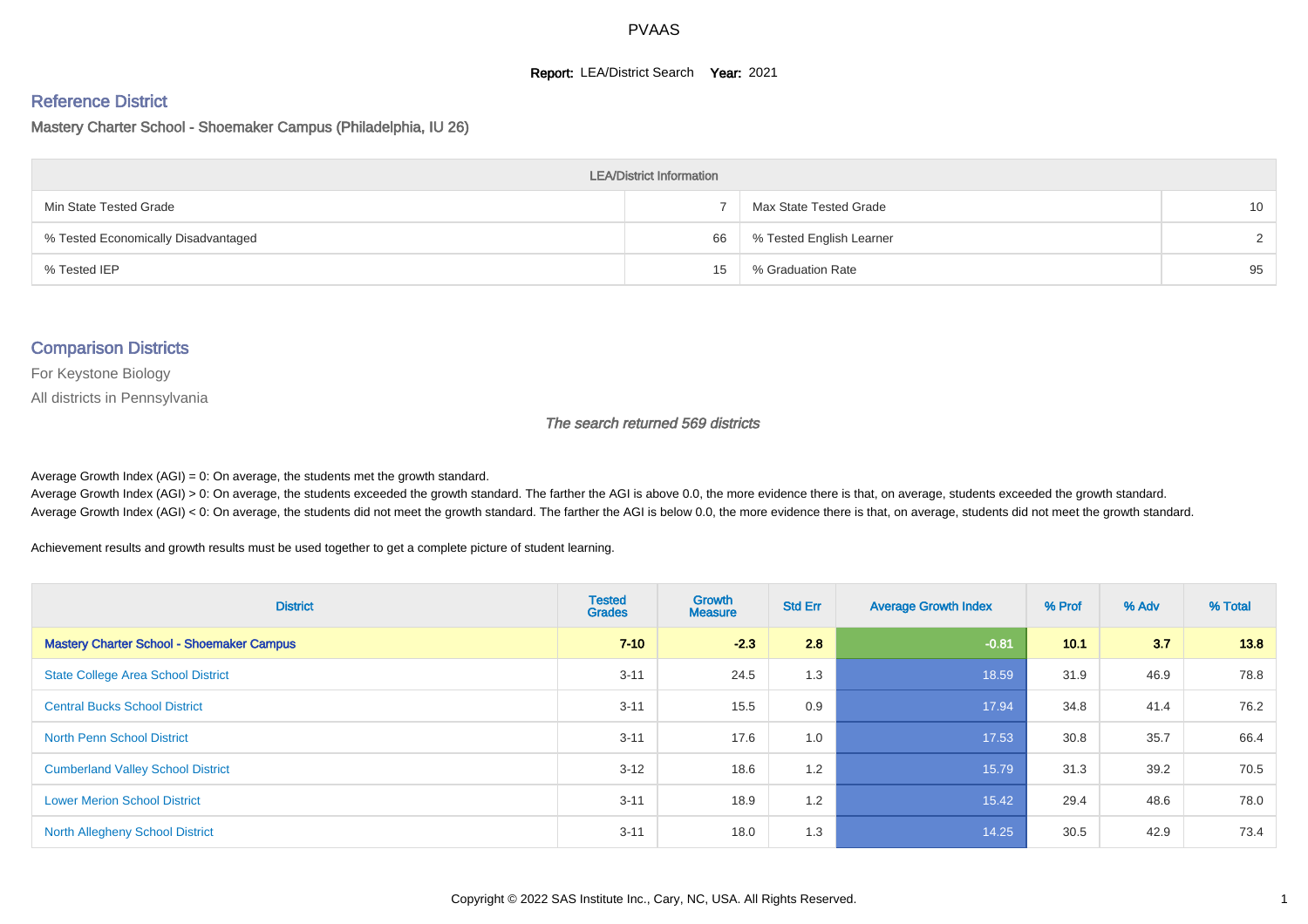| <b>District</b>                                  | <b>Tested</b><br><b>Grades</b> | <b>Growth</b><br><b>Measure</b> | <b>Std Err</b> | <b>Average Growth Index</b> | % Prof | % Adv | % Total |
|--------------------------------------------------|--------------------------------|---------------------------------|----------------|-----------------------------|--------|-------|---------|
| <b>Mastery Charter School - Shoemaker Campus</b> | $7 - 10$                       | $-2.3$                          | 2.8            | $-0.81$                     | 10.1   | 3.7   | 13.8    |
| <b>Dallastown Area School District</b>           | $3 - 11$                       | 19.9                            | 1.4            | 14.14                       | 36.8   | 34.2  | 71.0    |
| <b>Spring-Ford Area School District</b>          | $3 - 11$                       | 16.6                            | 1.2            | 14.02                       | 30.4   | 45.3  | 75.7    |
| <b>Colonial School District</b>                  | $3 - 11$                       | 22.1                            | 1.6            | 13.55                       | 27.2   | 43.5  | 70.6    |
| <b>Souderton Area School District</b>            | $3 - 11$                       | 18.5                            | 1.4            | 12.86                       | 39.2   | 31.2  | 70.4    |
| <b>Tyrone Area School District</b>               | $3 - 12$                       | 29.2                            | 2.3            | 12.86                       | 36.6   | 29.1  | 65.7    |
| <b>Council Rock School District</b>              | $3 - 11$                       | 13.5                            | 1.1            | 12.27                       | 32.0   | 35.4  | 67.4    |
| <b>Littlestown Area School District</b>          | $3 - 11$                       | 28.7                            | 2.4            | 11.83                       | 38.4   | 29.3  | 67.7    |
| <b>Warwick School District</b>                   | $3 - 11$                       | 21.7                            | 1.8            | 11.76                       | 27.7   | 36.3  | 64.0    |
| <b>Hempfield School District</b>                 | $3 - 11$                       | 13.4                            | 1.3            | 10.53                       | 29.9   | 36.8  | 66.7    |
| <b>Derry Township School District</b>            | $3 - 10$                       | 20.1                            | 2.0            | 10.20                       | 32.8   | 46.9  | 79.7    |
| <b>Loyalsock Township School District</b>        | $3 - 12$                       | 26.7                            | 2.7            | 9.92                        | 36.8   | 35.1  | 71.9    |
| New Hope-Solebury School District                | $3 - 11$                       | 28.8                            | 2.9            | 9.77                        | 31.6   | 50.0  | 81.6    |
| <b>Delaware Valley School District</b>           | $3 - 11$                       | 15.7                            | 1.6            | 9.62                        | 36.7   | 32.1  | 68.8    |
| <b>Fox Chapel Area School District</b>           | $3 - 11$                       | 17.6                            | 1.9            | 9.47                        | 22.9   | 52.0  | 74.9    |
| <b>Wayne Highlands School District</b>           | $3 - 11$                       | 22.5                            | 2.5            | 9.16                        | 33.8   | 40.4  | 74.2    |
| <b>Unionville-Chadds Ford School District</b>    | $3 - 11$                       | 15.8                            | 1.7            | 9.12                        | 31.2   | 48.0  | 79.2    |
| Palmyra Area School District                     | $3 - 11$                       | 16.2                            | 1.8            | 9.02                        | 38.8   | 34.0  | 72.8    |
| <b>Marple Newtown School District</b>            | $3 - 11$                       | 20.6                            | 2.3            | 8.95                        | 31.1   | 42.7  | 73.8    |
| <b>Central York School District</b>              | $3 - 12$                       | 12.9                            | 1.5            | 8.64                        | 31.4   | 24.1  | 55.5    |
| <b>Saucon Valley School District</b>             | $3 - 11$                       | 18.9                            | 2.2            | 8.48                        | 26.0   | 39.6  | 65.6    |
| Southern York County School District             | $3 - 11$                       | 15.5                            | 1.8            | 8.48                        | 37.6   | 29.2  | 66.8    |
| <b>Upper Darby School District</b>               | $3 - 12$                       | 11.2                            | 1.4            | 8.28                        | 23.8   | 11.8  | 35.6    |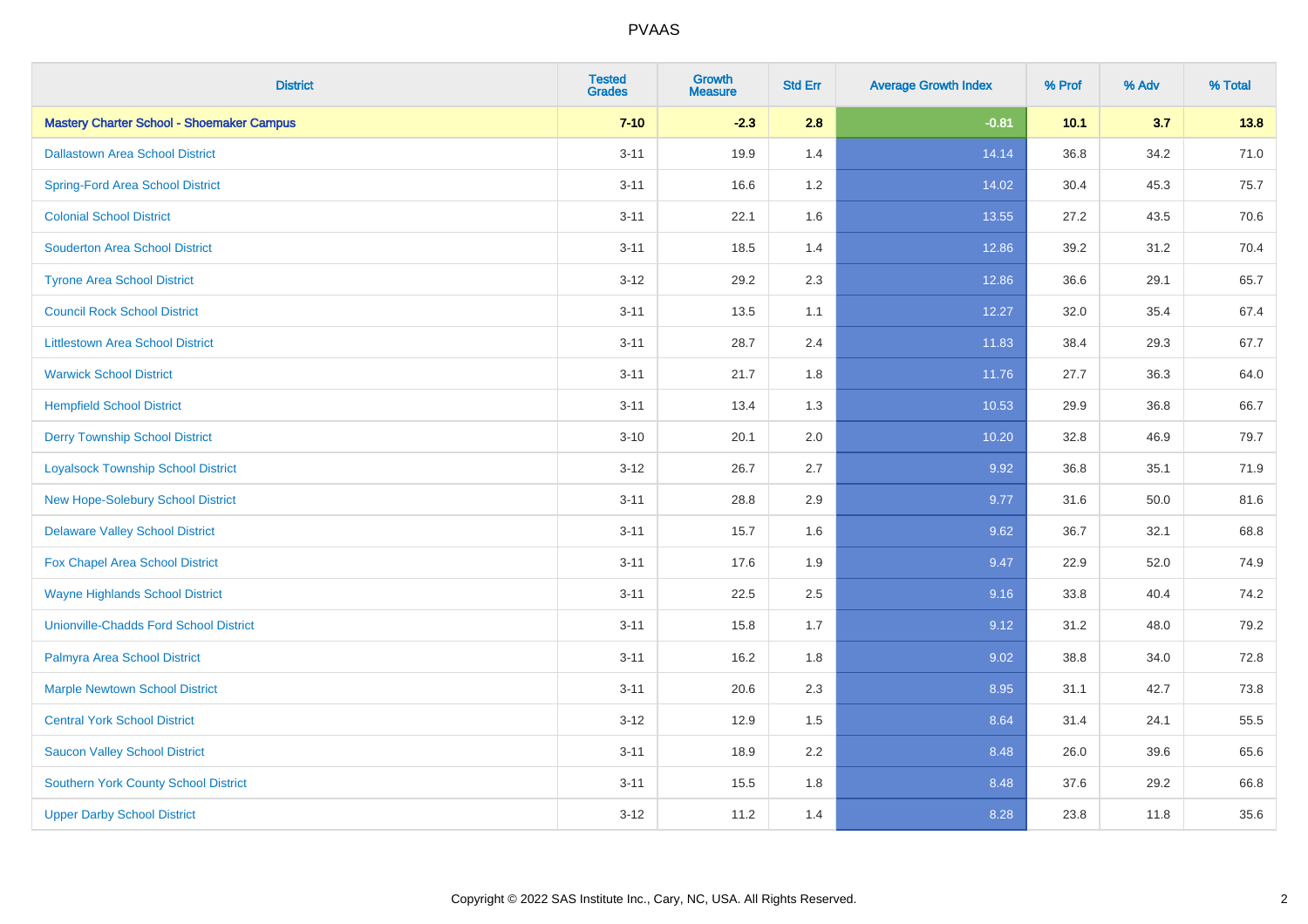| <b>District</b>                                  | <b>Tested</b><br><b>Grades</b> | <b>Growth</b><br><b>Measure</b> | <b>Std Err</b> | <b>Average Growth Index</b> | % Prof | % Adv | % Total |
|--------------------------------------------------|--------------------------------|---------------------------------|----------------|-----------------------------|--------|-------|---------|
| <b>Mastery Charter School - Shoemaker Campus</b> | $7 - 10$                       | $-2.3$                          | 2.8            | $-0.81$                     | 10.1   | 3.7   | 13.8    |
| <b>Collegium Charter School</b>                  | $3 - 10$                       | 21.2                            | 2.6            | 8.18                        | 25.4   | 16.4  | 41.8    |
| <b>Peters Township School District</b>           | $3 - 11$                       | 14.1                            | 1.7            | 8.16                        | 35.2   | 41.6  | 76.8    |
| <b>Upper Saint Clair School District</b>         | $3 - 11$                       | 13.8                            | 1.8            | 7.86                        | 32.2   | 44.5  | 76.7    |
| <b>Mifflin County School District</b>            | $3 - 11$                       | 12.3                            | 1.6            | 7.69                        | 35.1   | 15.1  | 50.3    |
| <b>East Penn School District</b>                 | $3 - 11$                       | 8.9                             | 1.2            | 7.61                        | 32.8   | 26.4  | 59.2    |
| <b>Manheim Township School District</b>          | $3 - 12$                       | 10.9                            | 1.5            | 7.51                        | 30.9   | 31.0  | 61.9    |
| <b>Mountain View School District</b>             | $3 - 11$                       | 24.2                            | 3.4            | 7.20                        | 45.8   | 37.3  | 83.0    |
| <b>Danville Area School District</b>             | $3 - 11$                       | 18.4                            | 2.6            | 7.19                        | 32.0   | 46.1  | 78.1    |
| <b>Upper Merion Area School District</b>         | $3 - 11$                       | 14.0                            | 2.0            | 7.15                        | 34.4   | 32.6  | 67.0    |
| <b>Whitehall-Coplay School District</b>          | $3 - 11$                       | 11.8                            | 1.7            | 7.06                        | 32.3   | 21.7  | 54.0    |
| <b>Camp Hill School District</b>                 | $3 - 12$                       | 20.7                            | 2.9            | 7.00                        | 32.3   | 41.4  | 73.7    |
| <b>Methacton School District</b>                 | $3 - 11$                       | 11.0                            | 1.6            | 6.94                        | 36.0   | 33.6  | 69.6    |
| <b>Millcreek Township School District</b>        | $3 - 11$                       | 9.1                             | 1.4            | 6.61                        | 34.5   | 30.1  | 64.6    |
| <b>Neshaminy School District</b>                 | $3 - 11$                       | 8.6                             | 1.3            | 6.56                        | 31.3   | 23.9  | 55.2    |
| <b>Manheim Central School District</b>           | $3 - 11$                       | 12.8                            | 2.0            | 6.52                        | 27.8   | 35.4  | 63.2    |
| <b>Cocalico School District</b>                  | $3 - 11$                       | 12.3                            | 1.9            | 6.48                        | 28.2   | 32.3  | 60.5    |
| <b>Armstrong School District</b>                 | $3 - 11$                       | 9.8                             | 1.6            | 6.22                        | 32.8   | 24.6  | 57.4    |
| <b>Tuscarora School District</b>                 | $3 - 11$                       | 13.4                            | 2.2            | 6.20                        | 37.1   | 26.3  | 63.4    |
| <b>Franklin Regional School District</b>         | $3 - 11$                       | 11.3                            | 1.8            | 6.13                        | 30.0   | 35.0  | 65.0    |
| <b>Agora Cyber Charter School</b>                | $3 - 11$                       | 14.6                            | 2.4            | 6.03                        | 24.7   | 19.5  | 44.2    |
| <b>Indiana Area School District</b>              | $3 - 11$                       | 12.0                            | 2.0            | 5.98                        | 30.0   | 30.4  | 60.3    |
| <b>Punxsutawney Area School District</b>         | $3 - 11$                       | 15.8                            | 2.7            | 5.83                        | 18.6   | 29.0  | 47.6    |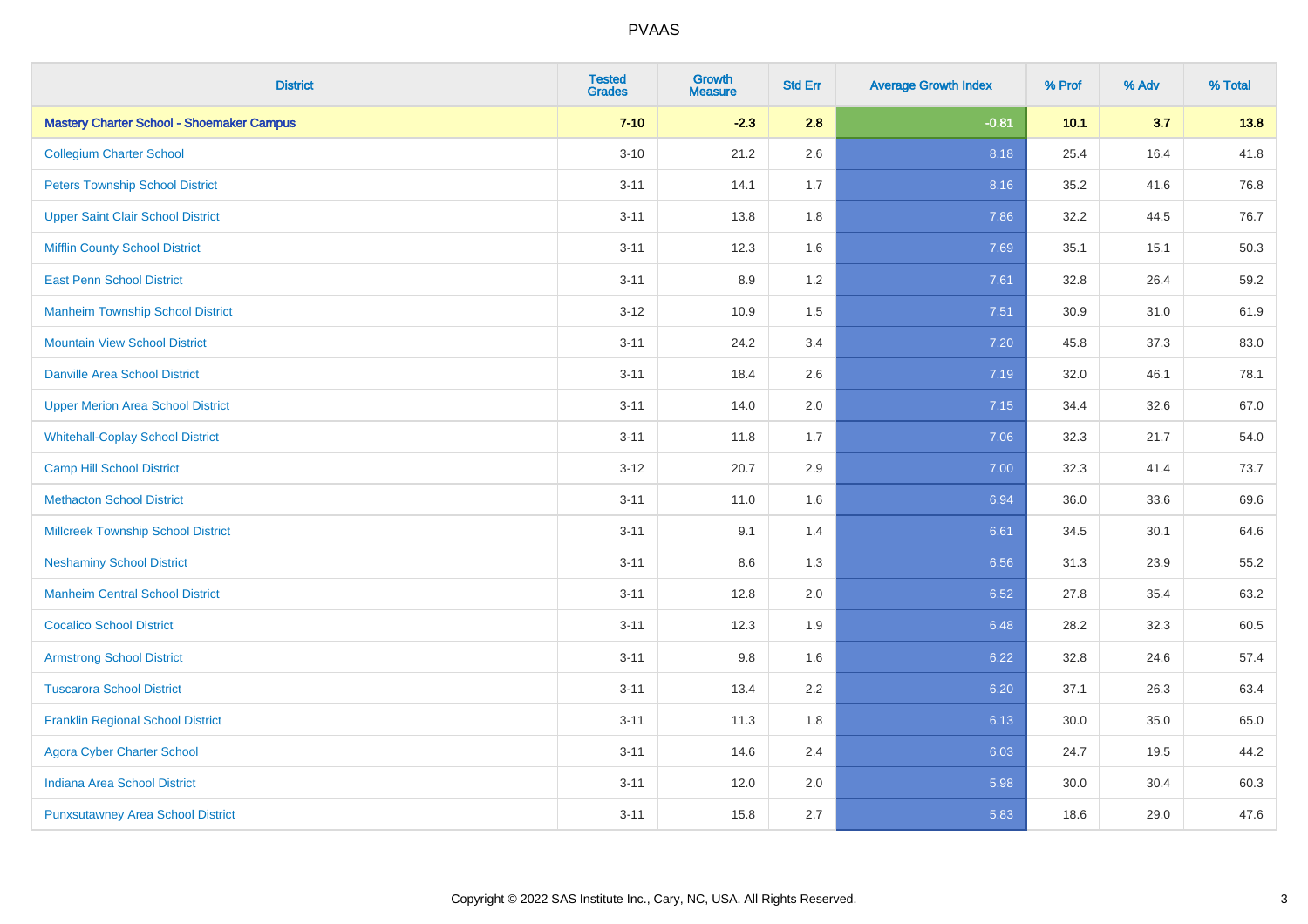| <b>District</b>                                  | <b>Tested</b><br><b>Grades</b> | <b>Growth</b><br><b>Measure</b> | <b>Std Err</b> | <b>Average Growth Index</b> | % Prof | % Adv | % Total |
|--------------------------------------------------|--------------------------------|---------------------------------|----------------|-----------------------------|--------|-------|---------|
| <b>Mastery Charter School - Shoemaker Campus</b> | $7 - 10$                       | $-2.3$                          | 2.8            | $-0.81$                     | 10.1   | 3.7   | 13.8    |
| <b>Blue Mountain School District</b>             | $3 - 10$                       | 12.2                            | 2.1            | 5.81                        | 30.7   | 26.1  | 56.8    |
| <b>Harbor Creek School District</b>              | $3 - 11$                       | 13.4                            | 2.3            | 5.80                        | 34.5   | 40.7  | 75.2    |
| <b>Pequea Valley School District</b>             | $3 - 11$                       | 18.0                            | 3.1            | 5.74                        | 29.2   | 37.5  | 66.7    |
| Lampeter-Strasburg School District               | $3 - 12$                       | 11.0                            | 1.9            | 5.69                        | 35.4   | 32.3  | 67.7    |
| <b>Hermitage School District</b>                 | $3 - 12$                       | 14.0                            | 2.5            | 5.59                        | 34.0   | 27.0  | 61.0    |
| <b>Pine-Richland School District</b>             | $3 - 11$                       | 9.3                             | 1.7            | 5.56                        | 42.3   | 35.8  | 78.1    |
| <b>Lake-Lehman School District</b>               | $3 - 11$                       | 14.9                            | 2.8            | 5.34                        | 25.8   | 22.5  | 48.3    |
| Penns Valley Area School District                | $3 - 12$                       | 14.1                            | 2.6            | 5.33                        | 29.6   | 23.3  | 52.9    |
| <b>Avon Grove School District</b>                | $3 - 10$                       | 7.6                             | 1.4            | 5.29                        | 33.7   | 33.2  | 67.0    |
| <b>Cornwall-Lebanon School District</b>          | $3 - 11$                       | 8.2                             | 1.6            | 5.24                        | 28.0   | 20.5  | 48.6    |
| <b>West Branch Area School District</b>          | $3 - 11$                       | 17.0                            | 3.3            | 5.20                        | 47.1   | 19.1  | 66.2    |
| <b>Fleetwood Area School District</b>            | $3 - 10$                       | 10.4                            | 2.0            | 5.19                        | 31.7   | 25.8  | 57.5    |
| <b>Pennridge School District</b>                 | $3 - 10$                       | 7.4                             | 1.5            | 5.10                        | 32.0   | 27.6  | 59.6    |
| Pen Argyl Area School District                   | $3 - 12$                       | 12.8                            | 2.5            | 5.10                        | 28.5   | 23.8  | 52.3    |
| <b>Berlin Brothersvalley School District</b>     | $3 - 11$                       | 19.6                            | 4.0            | 4.93                        | 28.3   | 41.3  | 69.6    |
| <b>Easton Area School District</b>               | $3 - 12$                       | 6.3                             | 1.3            | 4.91                        | 24.1   | 13.0  | 37.1    |
| <b>Quaker Valley School District</b>             | $3 - 11$                       | 12.2                            | 2.5            | 4.90                        | 39.5   | 26.4  | 65.9    |
| <b>Belle Vernon Area School District</b>         | $3 - 11$                       | 11.1                            | 2.3            | 4.88                        | 31.6   | 25.4  | 57.1    |
| <b>Lehighton Area School District</b>            | $3 - 11$                       | 11.4                            | 2.4            | 4.84                        | 30.5   | 24.9  | 55.3    |
| <b>Iroquois School District</b>                  | $3 - 11$                       | 13.6                            | 2.8            | 4.83                        | 33.3   | 16.0  | 49.4    |
| <b>Penn Manor School District</b>                | $3 - 11$                       | 7.1                             | 1.5            | 4.82                        | 26.7   | 20.5  | 47.2    |
| <b>Lakeland School District</b>                  | $3 - 11$                       | 13.3                            | 2.8            | 4.80                        | 22.2   | 21.2  | 43.4    |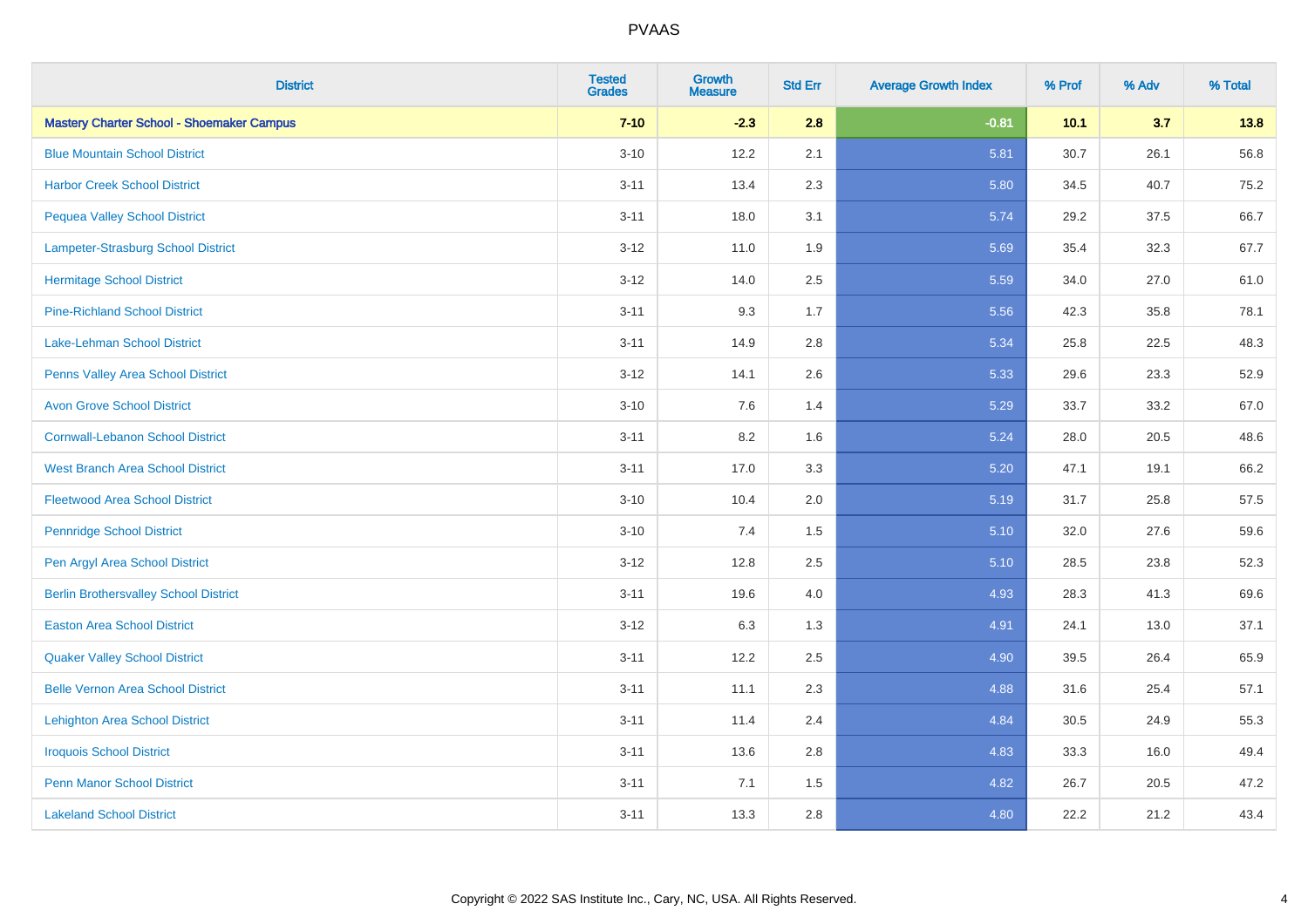| <b>District</b>                                  | <b>Tested</b><br><b>Grades</b> | <b>Growth</b><br><b>Measure</b> | <b>Std Err</b> | <b>Average Growth Index</b> | % Prof | % Adv | % Total |
|--------------------------------------------------|--------------------------------|---------------------------------|----------------|-----------------------------|--------|-------|---------|
| <b>Mastery Charter School - Shoemaker Campus</b> | $7 - 10$                       | $-2.3$                          | 2.8            | $-0.81$                     | 10.1   | 3.7   | 13.8    |
| <b>West Perry School District</b>                | $3 - 11$                       | 11.0                            | 2.3            | 4.76                        | 26.9   | 20.5  | 47.4    |
| <b>Stroudsburg Area School District</b>          | $3 - 11$                       | 7.5                             | 1.6            | 4.70                        | 30.4   | 18.3  | 48.7    |
| Northern York County School District             | $3 - 11$                       | 8.4                             | 1.8            | 4.63                        | 24.3   | 23.1  | 47.4    |
| <b>Conewago Valley School District</b>           | $3 - 12$                       | 7.6                             | 1.7            | 4.46                        | 41.3   | 19.4  | 60.6    |
| <b>Montrose Area School District</b>             | $3 - 10$                       | 12.3                            | 2.8            | 4.41                        | 37.8   | 28.9  | 66.7    |
| <b>Pennsbury School District</b>                 | $3 - 11$                       | 5.6                             | 1.3            | 4.38                        | 37.7   | 27.7  | 65.4    |
| <b>Lower Moreland Township School District</b>   | $3 - 11$                       | 8.7                             | 2.0            | 4.35                        | 38.2   | 33.2  | 71.4    |
| <b>West Allegheny School District</b>            | $3 - 12$                       | 8.6                             | 2.0            | 4.34                        | 37.3   | 27.2  | 64.5    |
| <b>Coudersport Area School District</b>          | $3 - 11$                       | 14.8                            | 3.4            | 4.33                        | 34.7   | 28.0  | 62.7    |
| Maritime Academy Charter School                  | $3 - 10$                       | 13.2                            | 3.1            | 4.29                        | 24.0   | 1.3   | 25.3    |
| <b>Wallenpaupack Area School District</b>        | $3 - 11$                       | 8.8                             | 2.1            | 4.28                        | 28.5   | 18.9  | 47.4    |
| Pennsylvania Leadership Charter School           | $3 - 11$                       | 8.0                             | 1.9            | 4.22                        | 33.1   | 27.8  | 60.9    |
| <b>Elizabethtown Area School District</b>        | $3 - 12$                       | 7.1                             | 1.7            | 4.19                        | 36.4   | 27.6  | 64.0    |
| <b>Laurel School District</b>                    | $3 - 11$                       | 13.0                            | 3.1            | 4.19                        | 30.3   | 15.7  | 46.1    |
| <b>Valley View School District</b>               | $3 - 11$                       | 9.3                             | 2.2            | 4.18                        | 26.6   | 23.1  | 49.7    |
| <b>Ephrata Area School District</b>              | $3 - 11$                       | 6.8                             | 1.7            | 4.08                        | 31.6   | 17.1  | 48.8    |
| <b>Downingtown Area School District</b>          | $3 - 11$                       | 4.4                             | 1.1            | 4.06                        | 30.1   | 32.0  | 62.2    |
| <b>Radnor Township School District</b>           | $3 - 12$                       | 7.5                             | 1.9            | 4.03                        | 33.0   | 38.3  | 71.3    |
| <b>Abington Heights School District</b>          | $3 - 11$                       | 6.7                             | 1.7            | 4.00                        | 33.8   | 31.7  | 65.5    |
| Phoenixville Area School District                | $3 - 11$                       | 7.3                             | 1.8            | 3.96                        | 32.3   | 27.6  | 59.8    |
| <b>Dallas School District</b>                    | $3 - 11$                       | 8.1                             | 2.1            | 3.87                        | 32.4   | 22.4  | 54.8    |
| <b>Warrior Run School District</b>               | $3 - 11$                       | 10.5                            | 2.7            | 3.86                        | 34.1   | 16.8  | 50.9    |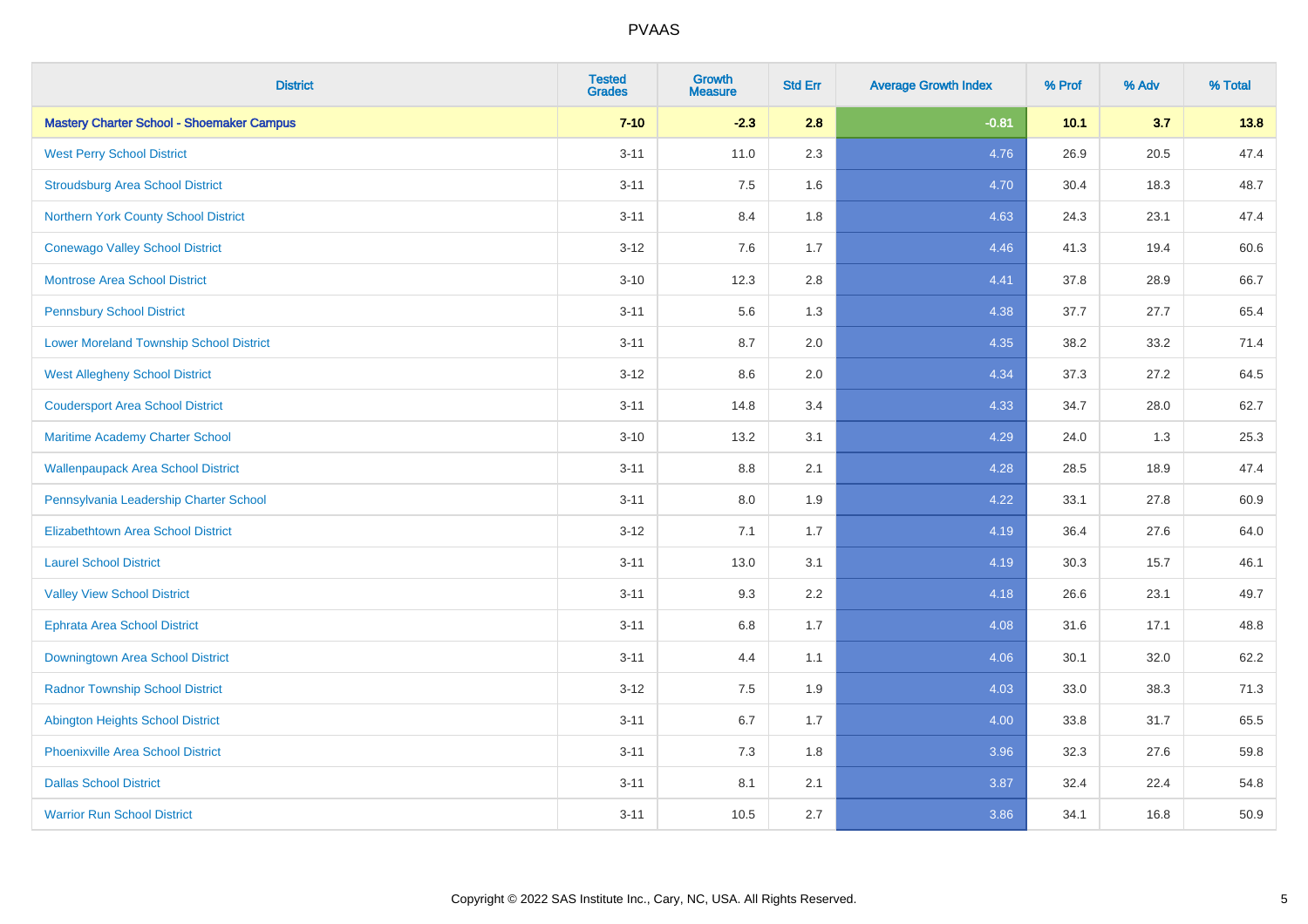| <b>District</b>                                  | <b>Tested</b><br><b>Grades</b> | <b>Growth</b><br><b>Measure</b> | <b>Std Err</b> | <b>Average Growth Index</b> | % Prof | % Adv   | % Total  |
|--------------------------------------------------|--------------------------------|---------------------------------|----------------|-----------------------------|--------|---------|----------|
| <b>Mastery Charter School - Shoemaker Campus</b> | $7 - 10$                       | $-2.3$                          | 2.8            | $-0.81$                     | 10.1   | 3.7     | 13.8     |
| <b>Hazleton Area School District</b>             | $3 - 11$                       | 6.0                             | 1.6            | 3.85                        | 20.5   | $9.0\,$ | 29.5     |
| <b>Juniata County School District</b>            | $3 - 12$                       | 7.7                             | 2.0            | 3.81                        | 22.9   | 18.9    | 41.8     |
| <b>Hampton Township School District</b>          | $3 - 11$                       | 7.4                             | 2.0            | 3.79                        | 37.9   | 39.2    | 77.0     |
| <b>Dover Area School District</b>                | $3 - 12$                       | 7.1                             | 1.9            | 3.78                        | 33.0   | 18.7    | 51.7     |
| <b>Spring Cove School District</b>               | $3 - 11$                       | 9.1                             | 2.4            | 3.77                        | 31.8   | 25.4    | 57.1     |
| <b>Reading School District</b>                   | $3 - 11$                       | 4.3                             | 1.2            | 3.71                        | 16.8   | 6.0     | 22.8     |
| <b>William Penn School District</b>              | $3 - 12$                       | 7.0                             | 1.9            | 3.61                        | 14.0   | 7.2     | 21.3     |
| <b>Tredyffrin-Easttown School District</b>       | $3 - 10$                       | 8.7                             | 2.4            | 3.57                        | 35.2   | 35.8    | 71.0     |
| Oil City Area School District                    | $3 - 11$                       | 8.6                             | 2.4            | 3.56                        | 29.1   | 13.1    | 42.2     |
| <b>York Suburban School District</b>             | $3 - 11$                       | 7.4                             | 2.1            | 3.55                        | 24.9   | 31.2    | 56.1     |
| <b>North Pocono School District</b>              | $3 - 11$                       | 13.1                            | 3.7            | 3.54                        | 31.4   | 33.3    | 64.7     |
| <b>Mars Area School District</b>                 | $3 - 10$                       | 6.6                             | 1.9            | 3.45                        | 36.7   | 32.4    | 69.1     |
| <b>Fairview School District</b>                  | $3 - 11$                       | 8.3                             | 2.4            | 3.43                        | 41.9   | 34.9    | 76.7     |
| Wilmington Area School District                  | $3 - 11$                       | 11.1                            | 3.3            | 3.37                        | 29.8   | 26.2    | 56.0     |
| <b>Conrad Weiser Area School District</b>        | $3 - 11$                       | 7.1                             | 2.1            | 3.34                        | 28.2   | 14.4    | 42.6     |
| <b>Bellefonte Area School District</b>           | $3 - 11$                       | 6.7                             | 2.0            | 3.34                        | 28.8   | 21.5    | $50.2\,$ |
| <b>Kutztown Area School District</b>             | $3 - 12$                       | 9.3                             | 2.8            | 3.34                        | 38.5   | 14.6    | 53.2     |
| South Fayette Township School District           | $3 - 11$                       | $6.0\,$                         | 1.8            | 3.33                        | 32.2   | 38.3    | 70.5     |
| <b>Steel Valley School District</b>              | $3 - 11$                       | 11.1                            | 3.3            | 3.33                        | 34.8   | 10.1    | 44.9     |
| <b>Upper Dauphin Area School District</b>        | $3 - 11$                       | 16.5                            | 5.1            | 3.26                        | 37.5   | 26.8    | 64.3     |
| <b>Penncrest School District</b>                 | $3 - 11$                       | 6.0                             | 1.9            | 3.24                        | 31.1   | 16.9    | 48.0     |
| <b>Apollo-Ridge School District</b>              | $3-12$                         | 9.5                             | 3.0            | 3.23                        | 34.0   | 9.4     | 43.4     |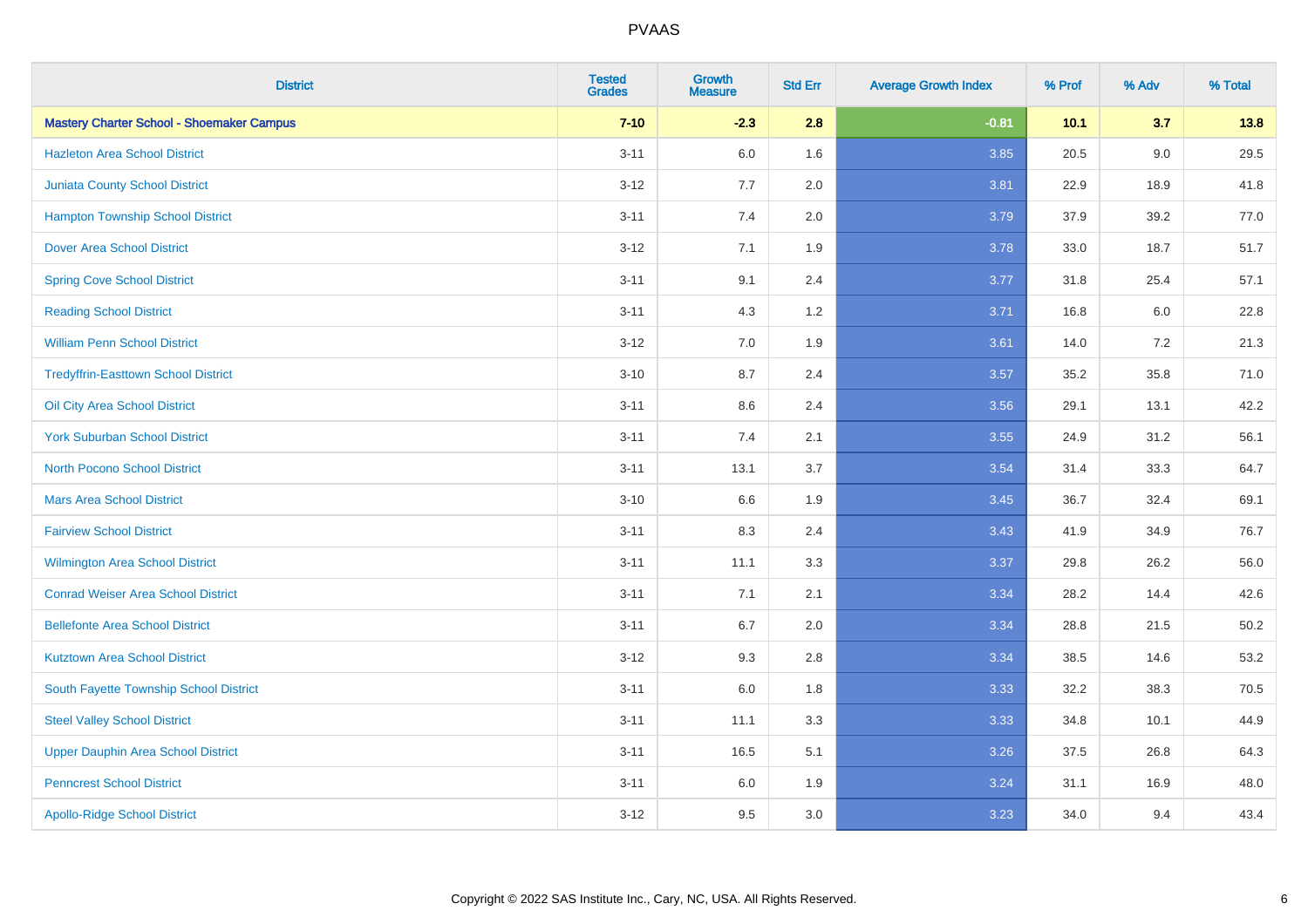| <b>District</b>                                    | <b>Tested</b><br><b>Grades</b> | <b>Growth</b><br><b>Measure</b> | <b>Std Err</b> | <b>Average Growth Index</b> | % Prof | % Adv | % Total |
|----------------------------------------------------|--------------------------------|---------------------------------|----------------|-----------------------------|--------|-------|---------|
| <b>Mastery Charter School - Shoemaker Campus</b>   | $7 - 10$                       | $-2.3$                          | 2.8            | $-0.81$                     | 10.1   | 3.7   | 13.8    |
| <b>Avon Grove Charter School</b>                   | $3 - 11$                       | 9.8                             | 3.1            | 3.18                        | 32.4   | 26.0  | 58.4    |
| 21st Century Cyber Charter School                  | $6 - 12$                       | 6.6                             | 2.1            | 3.16                        | 29.0   | 21.8  | 50.8    |
| <b>Greenwood School District</b>                   | $3 - 11$                       | 11.3                            | 3.6            | 3.14                        | 31.2   | 32.8  | 63.9    |
| Capital Area School for the Arts Charter School    | $9 - 11$                       | 14.2                            | 4.5            | 3.13                        | 27.5   | 30.0  | 57.5    |
| <b>Kane Area School District</b>                   | $3 - 10$                       | 8.8                             | 2.9            | 3.07                        | 31.4   | 19.8  | 51.2    |
| <b>Upper Perkiomen School District</b>             | $3 - 11$                       | 5.7                             | 1.9            | 3.04                        | 25.4   | 19.9  | 45.4    |
| <b>Lower Dauphin School District</b>               | $3 - 11$                       | 5.3                             | 1.8            | 3.03                        | 30.6   | 26.8  | 57.5    |
| Allegheny-Clarion Valley School District           | $3 - 10$                       | 12.3                            | 4.1            | 3.03                        | 33.3   | 19.0  | 52.4    |
| <b>Line Mountain School District</b>               | $3 - 11$                       | 11.7                            | 3.9            | 3.01                        | 40.4   | 42.3  | 82.7    |
| <b>Bald Eagle Area School District</b>             | $3 - 11$                       | 7.6                             | 2.5            | 3.00                        | 31.6   | 15.6  | 47.3    |
| <b>Canton Area School District</b>                 | $3 - 11$                       | 8.4                             | 2.9            | 2.92                        | 13.8   | 23.0  | 36.8    |
| South Butler County School District                | $3 - 10$                       | 6.3                             | 2.2            | 2.80                        | 37.8   | 19.2  | 57.0    |
| <b>Great Valley School District</b>                | $3 - 11$                       | 5.4                             | 2.0            | 2.77                        | 33.8   | 33.5  | 67.3    |
| <b>Donegal School District</b>                     | $3 - 12$                       | 5.9                             | 2.2            | 2.72                        | 34.1   | 23.1  | 57.2    |
| <b>Tamaqua Area School District</b>                | $3-12$                         | 6.5                             | 2.4            | 2.72                        | 34.3   | 17.5  | 51.8    |
| <b>Crawford Central School District</b>            | $3 - 11$                       | 5.7                             | 2.1            | 2.71                        | 26.4   | 15.8  | 42.1    |
| Saint Marys Area School District                   | $3 - 11$                       | 6.0                             | 2.2            | 2.69                        | 35.4   | 18.3  | 53.7    |
| <b>Bedford Area School District</b>                | $3 - 11$                       | 6.4                             | 2.4            | 2.68                        | 31.0   | 20.6  | 51.6    |
| <b>Commonwealth Charter Academy Charter School</b> | $3 - 10$                       | 4.2                             | 1.6            | 2.68                        | 27.0   | 15.6  | 42.5    |
| <b>Palisades School District</b>                   | $3 - 11$                       | 7.7                             | 2.9            | 2.66                        | 27.8   | 20.3  | 48.1    |
| <b>Northern Tioga School District</b>              | $3 - 12$                       | 6.8                             | 2.6            | 2.64                        | 25.0   | 16.9  | 41.9    |
| <b>Homer-Center School District</b>                | $3 - 11$                       | 8.8                             | 3.5            | 2.53                        | 38.0   | 17.7  | 55.8    |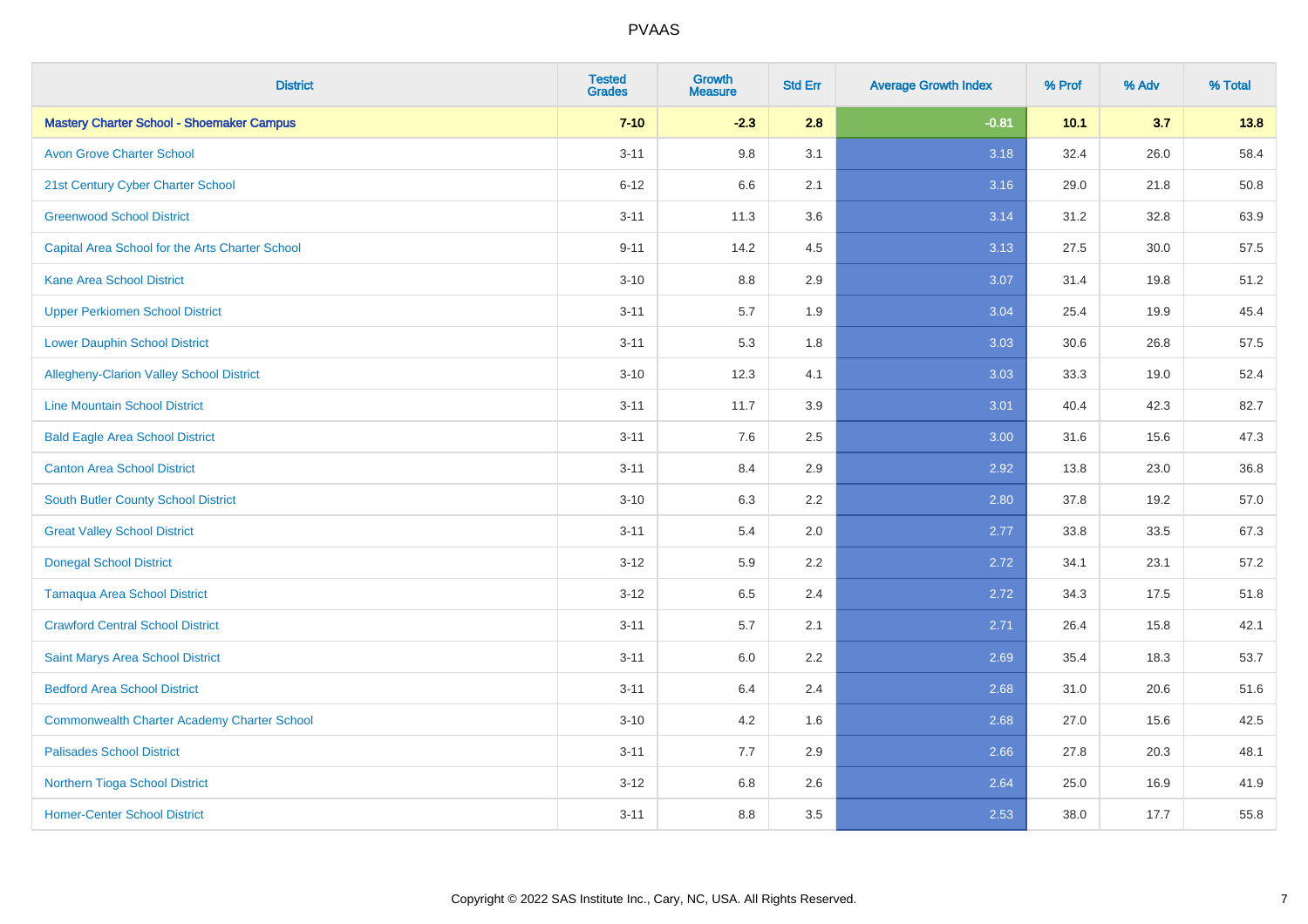| <b>District</b>                                  | <b>Tested</b><br><b>Grades</b> | <b>Growth</b><br><b>Measure</b> | <b>Std Err</b> | <b>Average Growth Index</b> | % Prof | % Adv | % Total |
|--------------------------------------------------|--------------------------------|---------------------------------|----------------|-----------------------------|--------|-------|---------|
| <b>Mastery Charter School - Shoemaker Campus</b> | $7 - 10$                       | $-2.3$                          | 2.8            | $-0.81$                     | 10.1   | 3.7   | 13.8    |
| Northern Lehigh School District                  | $3 - 12$                       | 6.1                             | 2.5            | 2.42                        | 21.4   | 18.0  | 39.3    |
| <b>Bentworth School District</b>                 | $3 - 11$                       | 7.0                             | 3.0            | 2.36                        | 26.6   | 17.0  | 43.6    |
| <b>Red Lion Area School District</b>             | $3 - 11$                       | 4.5                             | 1.9            | 2.31                        | 32.3   | 21.5  | 53.8    |
| Huntingdon Area School District                  | $3 - 11$                       | 5.8                             | 2.6            | 2.28                        | 27.8   | 17.4  | 45.2    |
| <b>Brandywine Heights Area School District</b>   | $3 - 11$                       | 5.8                             | 2.6            | 2.27                        | 27.7   | 28.6  | 56.2    |
| East Pennsboro Area School District              | $3 - 11$                       | 4.8                             | 2.1            | 2.26                        | 36.8   | 16.9  | 53.7    |
| <b>Wallingford-Swarthmore School District</b>    | $3 - 10$                       | 5.0                             | 2.2            | 2.25                        | 33.3   | 37.1  | 70.4    |
| <b>Glendale School District</b>                  | $3 - 10$                       | 7.9                             | 3.5            | 2.25                        | 42.6   | 9.3   | 51.8    |
| <b>Blue Ridge School District</b>                | $3 - 11$                       | 8.3                             | 3.7            | 2.24                        | 29.6   | 9.3   | 38.9    |
| Mastery Charter School - Hardy Williams          | $3 - 11$                       | 6.6                             | 3.0            | 2.21                        | 24.7   | 1.2   | 25.9    |
| <b>Brookville Area School District</b>           | $3 - 11$                       | $6.8\,$                         | 3.1            | 2.19                        | 46.1   | 14.6  | 60.7    |
| <b>Mckeesport Area School District</b>           | $3-12$                         | 4.6                             | 2.2            | 2.14                        | 21.1   | 4.4   | 25.5    |
| <b>Muncy School District</b>                     | $3 - 11$                       | 6.9                             | 3.3            | 2.12                        | 37.6   | 18.8  | 56.4    |
| Northeastern York School District                | $3 - 11$                       | $3.8\,$                         | 1.8            | 2.11                        | 32.7   | 21.0  | 53.7    |
| Northampton Area School District                 | $3 - 11$                       | 3.2                             | 1.5            | 2.05                        | 29.8   | 17.9  | 47.7    |
| <b>Keystone Central School District</b>          | $3 - 11$                       | 3.6                             | 1.8            | 2.04                        | 27.1   | 14.6  | 41.8    |
| <b>Benton Area School District</b>               | $3 - 10$                       | 8.1                             | 4.0            | 2.01                        | 35.7   | 28.6  | 64.3    |
| Pennsylvania Distance Learning Charter School    | $3 - 12$                       | 6.8                             | 3.4            | 1.99                        | 19.8   | 6.2   | 25.9    |
| South Middleton School District                  | $3 - 11$                       | 4.4                             | 2.2            | 1.95                        | 31.1   | 16.4  | 47.5    |
| <b>Oswayo Valley School District</b>             | $3 - 12$                       | 9.9                             | 5.1            | 1.93                        | 26.5   | 44.1  | 70.6    |
| <b>Spring Grove Area School District</b>         | $3 - 11$                       | 3.9                             | 2.0            | 1.90                        | 30.0   | 23.0  | 53.0    |
| <b>Eastern Lebanon County School District</b>    | $3 - 11$                       | 4.0                             | 2.1            | 1.89                        | 23.5   | 11.5  | 35.0    |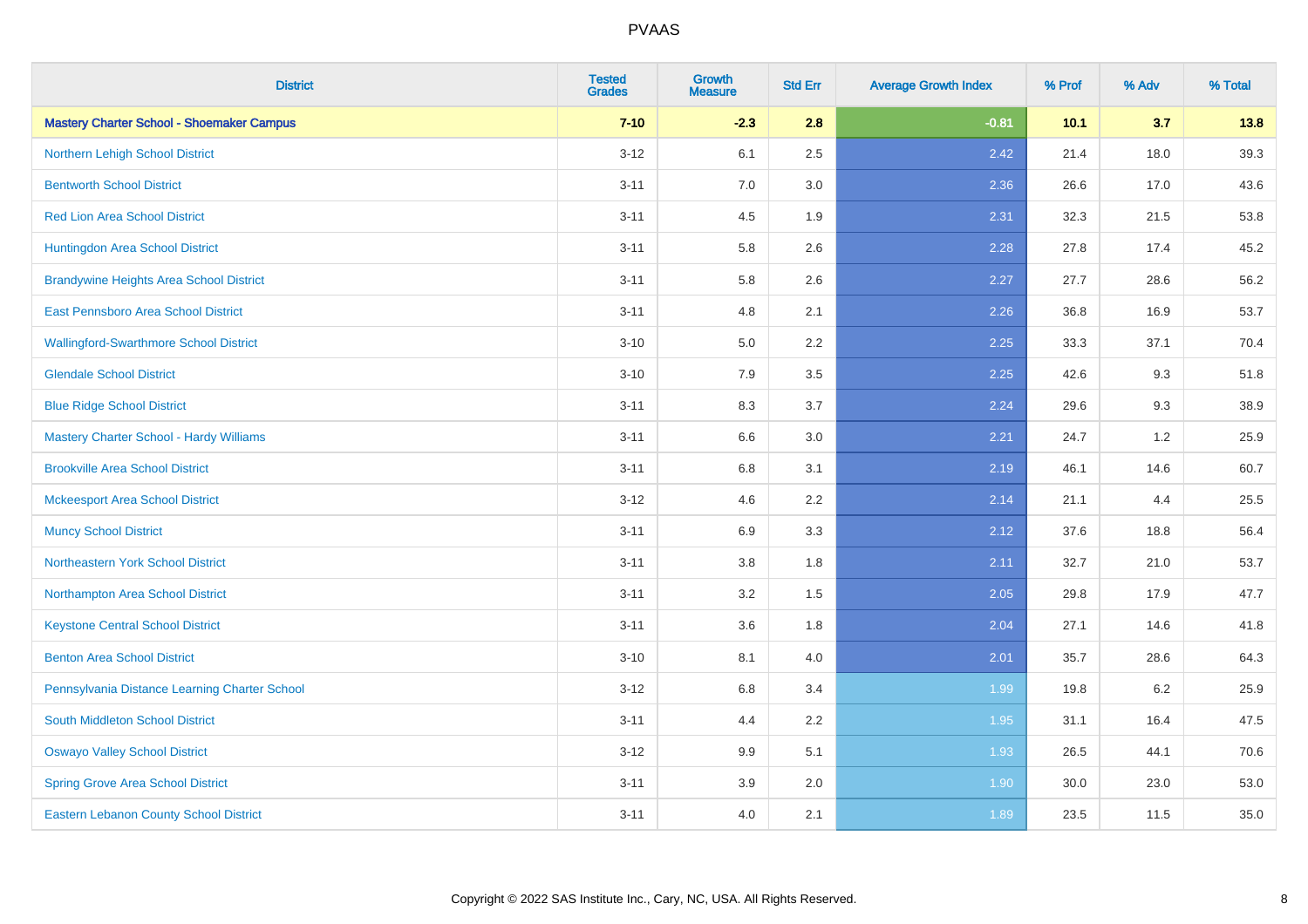| <b>District</b>                                  | <b>Tested</b><br><b>Grades</b> | <b>Growth</b><br><b>Measure</b> | <b>Std Err</b> | <b>Average Growth Index</b> | % Prof | % Adv | % Total |
|--------------------------------------------------|--------------------------------|---------------------------------|----------------|-----------------------------|--------|-------|---------|
| <b>Mastery Charter School - Shoemaker Campus</b> | $7 - 10$                       | $-2.3$                          | 2.8            | $-0.81$                     | 10.1   | 3.7   | 13.8    |
| <b>United School District</b>                    | $3 - 11$                       | 6.3                             | 3.3            | 1.89                        | 38.8   | 16.3  | 55.0    |
| <b>Perkiomen Valley School District</b>          | $3 - 11$                       | 2.7                             | 1.5            | 1.83                        | 35.0   | 25.3  | 60.3    |
| <b>Central Valley School District</b>            | $3 - 10$                       | 4.7                             | 2.6            | 1.83                        | 37.8   | 18.5  | 56.3    |
| <b>Sayre Area School District</b>                | $3 - 11$                       | 5.8                             | 3.2            | 1.81                        | 30.3   | 21.0  | 51.3    |
| Leechburg Area School District                   | $3 - 11$                       | 7.0                             | 3.9            | 1.79                        | 37.7   | 4.9   | 42.6    |
| Mt Lebanon School District                       | $3 - 11$                       | 2.4                             | 1.3            | 1.79                        | 39.3   | 37.4  | 76.8    |
| <b>Wyalusing Area School District</b>            | $3 - 12$                       | 5.7                             | 3.2            | 1.78                        | 38.6   | 12.9  | 51.4    |
| <b>Multicultural Academy Charter School</b>      | $9 - 11$                       | 6.0                             | 3.4            | 1.77                        | 12.3   | 0.0   | 12.3    |
| <b>Port Allegany School District</b>             | $3 - 11$                       | 6.5                             | 3.7            | 1.74                        | 26.4   | 11.3  | 37.7    |
| <b>Penn-Trafford School District</b>             | $3 - 11$                       | 2.9                             | 1.8            | 1.68                        | 46.3   | 26.2  | 72.5    |
| <b>West Shore School District</b>                | $3 - 12$                       | 2.2                             | 1.3            | 1.68                        | 31.8   | 15.2  | 47.1    |
| <b>Waynesboro Area School District</b>           | $3 - 12$                       | $3.0\,$                         | 1.8            | 1.67                        | 26.0   | 23.5  | 49.5    |
| Dr Robert Ketterer Charter School Inc            | $6 - 12$                       | 7.1                             | 4.3            | 1.66                        | 7.3    | 1.7   | 9.0     |
| <b>Halifax Area School District</b>              | $3 - 11$                       | 5.8                             | 3.5            | 1.64                        | 32.1   | 18.9  | 50.9    |
| <b>Salisbury Township School District</b>        | $3 - 11$                       | 5.8                             | 3.6            | 1.62                        | 24.4   | 12.6  | 37.0    |
| <b>Fort Leboeuf School District</b>              | $3 - 11$                       | 3.5                             | 2.2            | 1.58                        | 32.0   | 16.8  | 48.8    |
| <b>Gateway School District</b>                   | $3 - 11$                       | 3.1                             | 2.0            | 1.55                        | 35.7   | 18.5  | 54.2    |
| <b>Smethport Area School District</b>            | $3 - 12$                       | 5.8                             | 3.8            | 1.52                        | 24.6   | 20.0  | 44.6    |
| <b>Northern Potter School District</b>           | $3-12$                         | $6.8\,$                         | 4.6            | 1.48                        | 30.6   | 11.1  | 41.7    |
| South Western School District                    | $3 - 12$                       | 2.5                             | 1.7            | 1.48                        | 36.2   | 19.7  | 55.9    |
| Susquehanna Township School District             | $3 - 12$                       | 3.9                             | 2.7            | 1.45                        | 19.0   | 13.1  | 32.0    |
| <b>Conestoga Valley School District</b>          | $3 - 11$                       | 2.4                             | 1.7            | 1.43                        | 35.0   | 23.5  | 58.5    |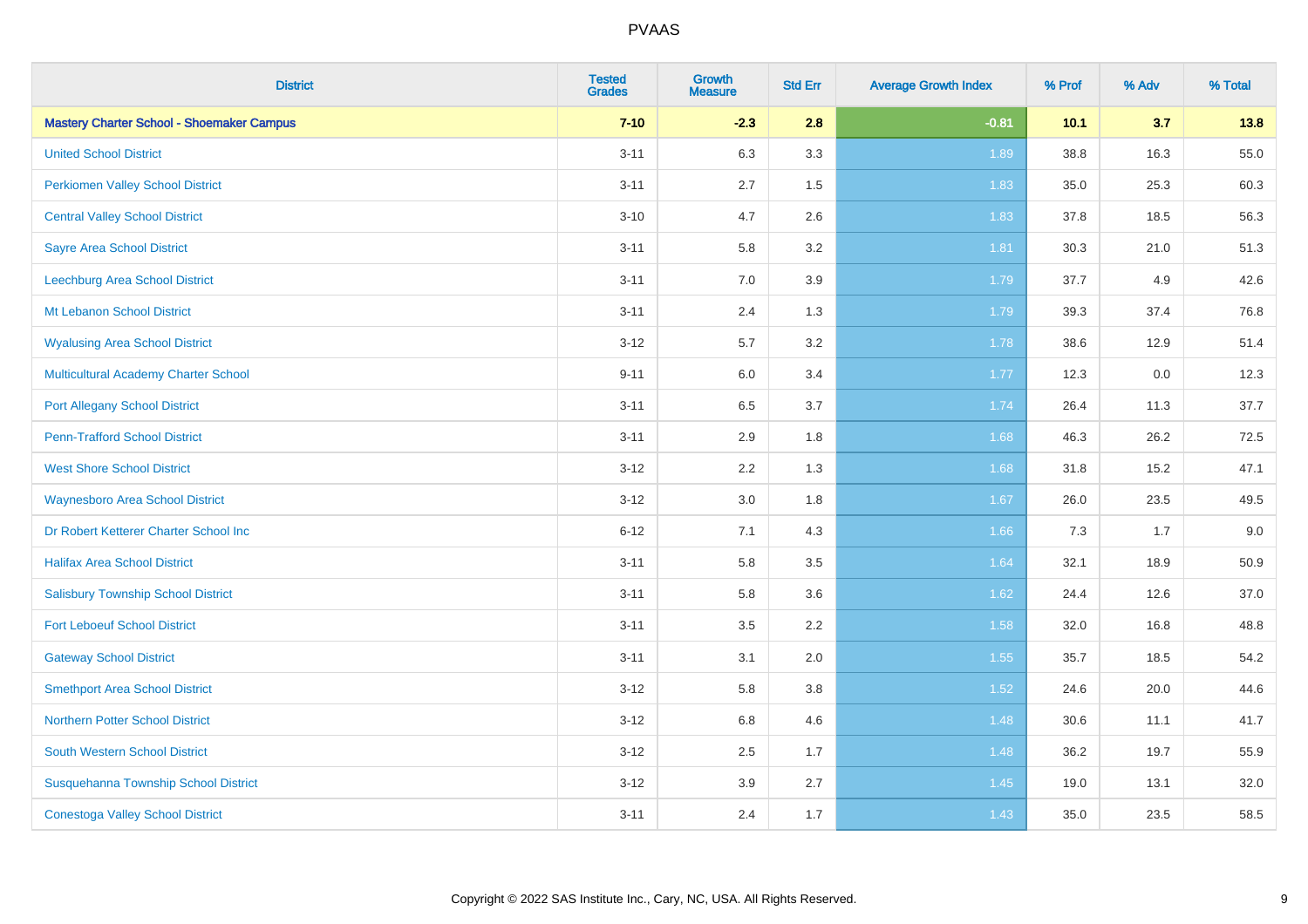| <b>District</b>                                  | <b>Tested</b><br><b>Grades</b> | <b>Growth</b><br><b>Measure</b> | <b>Std Err</b> | <b>Average Growth Index</b> | % Prof | % Adv | % Total |
|--------------------------------------------------|--------------------------------|---------------------------------|----------------|-----------------------------|--------|-------|---------|
| <b>Mastery Charter School - Shoemaker Campus</b> | $7 - 10$                       | $-2.3$                          | 2.8            | $-0.81$                     | 10.1   | 3.7   | 13.8    |
| <b>Midd-West School District</b>                 | $3 - 11$                       | 3.6                             | 2.6            | 1.42                        | 28.6   | 25.0  | 53.6    |
| <b>Western Wayne School District</b>             | $3 - 11$                       | 3.6                             | 2.6            | 1.39                        | 30.8   | 16.2  | 47.0    |
| Conemaugh Township Area School District          | $3-12$                         | 4.8                             | 3.5            | 1.39                        | 30.9   | 27.8  | 58.8    |
| <b>Mastery Charter School - Thomas Campus</b>    | $3 - 10$                       | 7.9                             | 5.7            | 1.39                        | 12.5   | 0.0   | 12.5    |
| <b>Chestnut Ridge School District</b>            | $3 - 12$                       | 4.0                             | 2.9            | 1.38                        | 33.2   | 11.0  | 44.2    |
| Philipsburg-Osceola Area School District         | $3 - 11$                       | 4.1                             | 3.0            | 1.37                        | 22.5   | 16.2  | 38.8    |
| <b>Keystone School District</b>                  | $3 - 11$                       | 7.8                             | 5.7            | 1.37                        | 35.0   | 45.0  | 80.0    |
| <b>Ringgold School District</b>                  | $3 - 11$                       | 2.9                             | 2.2            | 1.32                        | 23.8   | 13.3  | 37.1    |
| Pennsylvania Virtual Charter School              | $3 - 11$                       | 4.4                             | 3.4            | 1.31                        | 29.8   | 21.2  | 51.0    |
| <b>Purchase Line School District</b>             | $3 - 12$                       | 4.3                             | 3.3            | 1.30                        | 32.3   | 9.0   | 41.4    |
| Johnsonburg Area School District                 | $3 - 11$                       | 5.0                             | 3.9            | 1.27                        | 35.5   | 11.8  | 47.4    |
| <b>Bloomsburg Area School District</b>           | $3 - 10$                       | 4.3                             | 3.4            | 1.26                        | 36.5   | 20.6  | 57.1    |
| <b>Bellwood-Antis School District</b>            | $3 - 10$                       | 3.5                             | 2.8            | 1.24                        | 40.9   | 19.4  | 60.2    |
| <b>Upper Dublin School District</b>              | $3-12$                         | 2.1                             | 1.8            | 1.19                        | 34.7   | 30.0  | 64.7    |
| <b>Solanco School District</b>                   | $3 - 11$                       | 2.2                             | 1.8            | 1.18                        | 27.2   | 15.0  | 42.3    |
| <b>Newport School District</b>                   | $3 - 12$                       | 3.8                             | 3.3            | 1.17                        | 38.8   | 10.4  | 49.2    |
| People For People Charter School                 | $3 - 12$                       | 6.4                             | 5.6            | $1.15$                      | 2.4    | 0.0   | 2.4     |
| <b>Esperanza Cyber Charter School</b>            | $3 - 11$                       | 7.1                             | 6.1            | $1.15$                      | 8.8    | 2.9   | 11.8    |
| <b>Southeast Delco School District</b>           | $3 - 10$                       | 3.9                             | 3.5            | 1.12                        | 18.6   | 3.4   | 22.0    |
| <b>Athens Area School District</b>               | $3 - 11$                       | 2.6                             | 2.3            | 1.11                        | 34.9   | 12.3  | 47.3    |
| <b>Haverford Township School District</b>        | $3 - 11$                       | 1.4                             | 1.4            | $1.05$                      | 36.7   | 26.3  | 63.0    |
| <b>Bermudian Springs School District</b>         | $3 - 11$                       | 2.5                             | 2.4            | 1.05                        | 31.8   | 23.5  | 55.3    |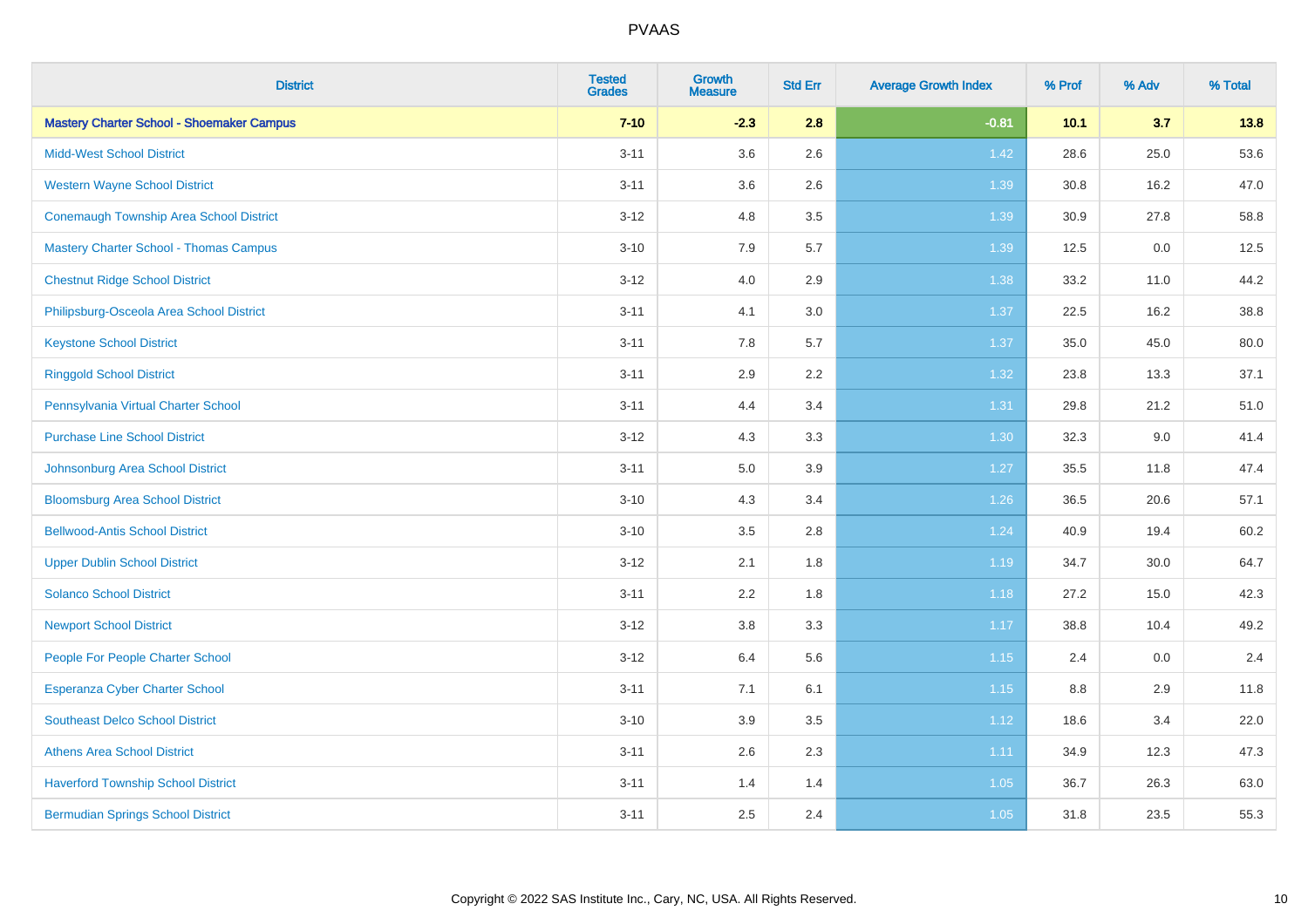| <b>District</b>                                  | <b>Tested</b><br><b>Grades</b> | <b>Growth</b><br><b>Measure</b> | <b>Std Err</b> | <b>Average Growth Index</b> | % Prof | % Adv | % Total |
|--------------------------------------------------|--------------------------------|---------------------------------|----------------|-----------------------------|--------|-------|---------|
| <b>Mastery Charter School - Shoemaker Campus</b> | $7 - 10$                       | $-2.3$                          | 2.8            | $-0.81$                     | 10.1   | 3.7   | 13.8    |
| <b>Sharpsville Area School District</b>          | $3 - 11$                       | 3.8                             | 3.7            | 1.04                        | 41.1   | 23.2  | 64.3    |
| <b>Brownsville Area School District</b>          | $3 - 12$                       | 3.9                             | 3.8            | 1.04                        | 22.0   | 8.5   | 30.5    |
| Esperanza Academy Charter School                 | $4 - 11$                       | 2.1                             | 2.1            | 1.01                        | 14.2   | 3.6   | 17.8    |
| <b>Galeton Area School District</b>              | $3 - 11$                       | 5.4                             | 5.4            | 1.01                        | 33.3   | 22.2  | 55.6    |
| <b>West Jefferson Hills School District</b>      | $3 - 11$                       | 1.9                             | 1.9            | 0.99                        | 34.8   | 27.3  | 62.1    |
| <b>Centennial School District</b>                | $3 - 10$                       | 1.5                             | 1.5            | 0.98                        | 23.6   | 12.4  | 36.0    |
| <b>Eastern Lancaster County School District</b>  | $3 - 12$                       | 2.9                             | 3.2            | 0.91                        | 35.2   | 36.4  | 71.6    |
| <b>Pottstown School District</b>                 | $3 - 12$                       | 2.0                             | 2.2            | 0.88                        | 19.4   | 6.2   | 25.6    |
| Hope For Hyndman Charter School                  | $3 - 11$                       | 5.1                             | 5.8            | 0.88                        | 14.3   | 7.1   | 21.4    |
| <b>Clarion Area School District</b>              | $3 - 11$                       | 3.2                             | 3.7            | 0.88                        | 31.7   | 13.3  | 45.0    |
| Aspira Bilingual Cyber Charter School            | $3 - 11$                       | 5.1                             | 5.8            | 0.87                        | 4.8    | 0.0   | 4.8     |
| <b>Blackhawk School District</b>                 | $3 - 11$                       | 2.0                             | 2.3            | 0.87                        | 34.6   | 20.7  | 55.3    |
| <b>Moon Area School District</b>                 | $3 - 11$                       | 1.5                             | 1.8            | 0.86                        | 34.5   | 25.5  | 60.0    |
| <b>North Clarion County School District</b>      | $3 - 12$                       | 3.4                             | 4.1            | 0.83                        | 45.0   | 18.8  | 63.8    |
| <b>Penn-Delco School District</b>                | $3 - 11$                       | 1.3                             | 1.8            | 0.75                        | 26.5   | 12.6  | 39.1    |
| <b>School Lane Charter School</b>                | $3 - 11$                       | 2.6                             | 3.6            | 0.72                        | 23.1   | 18.7  | 41.8    |
| <b>Lewisburg Area School District</b>            | $3 - 11$                       | 1.7                             | 2.4            | 0.72                        | 35.9   | 35.9  | 71.8    |
| <b>Forest Hills School District</b>              | $3 - 11$                       | 1.8                             | 2.5            | 0.71                        | 28.8   | 10.3  | 39.1    |
| <b>Tunkhannock Area School District</b>          | $3 - 11$                       | 1.4                             | 2.0            | 0.71                        | 29.8   | 18.1  | 47.9    |
| <b>Mercer Area School District</b>               | $3 - 11$                       | $2.2\,$                         | 3.1            | 0.70                        | 24.4   | 11.8  | 36.2    |
| <b>Springfield School District</b>               | $3 - 11$                       | 1.2                             | 1.7            | 0.69                        | 31.8   | 25.2  | 56.9    |
| <b>Williams Valley School District</b>           | $3 - 11$                       | 2.6                             | 3.7            | 0.69                        | 17.0   | 5.1   | 22.0    |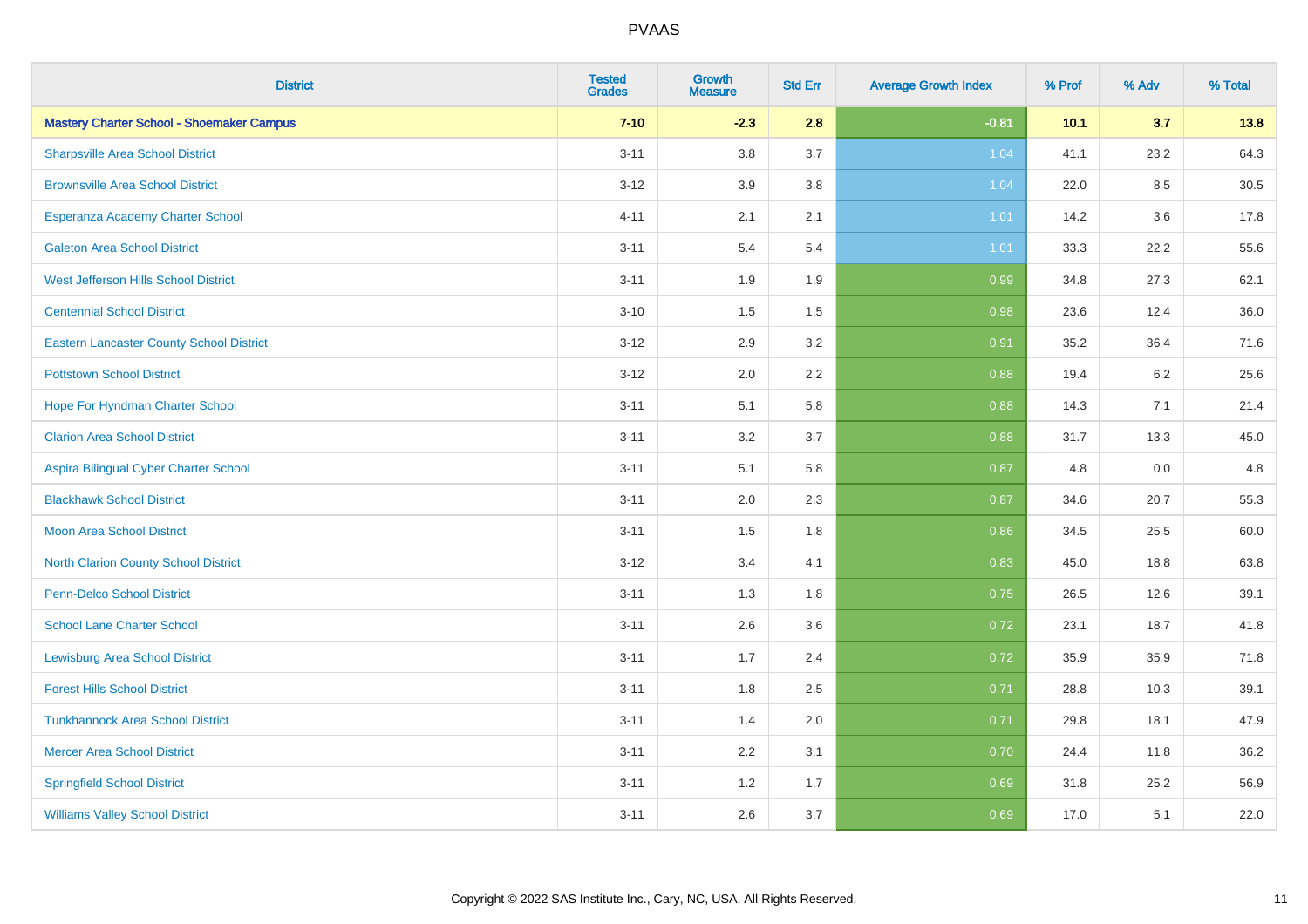| <b>District</b>                                    | <b>Tested</b><br><b>Grades</b> | <b>Growth</b><br><b>Measure</b> | <b>Std Err</b> | <b>Average Growth Index</b> | % Prof | % Adv | % Total |
|----------------------------------------------------|--------------------------------|---------------------------------|----------------|-----------------------------|--------|-------|---------|
| <b>Mastery Charter School - Shoemaker Campus</b>   | $7 - 10$                       | $-2.3$                          | 2.8            | $-0.81$                     | 10.1   | 3.7   | 13.8    |
| <b>Union School District</b>                       | $3 - 12$                       | 2.5                             | 3.7            | 0.69                        | 17.9   | 10.4  | 28.4    |
| <b>Mastery Charter School - Pickett Campus</b>     | $6 - 10$                       | 2.7                             | 4.2            | 0.65                        | 20.6   | 0.0   | 20.6    |
| <b>Belmont Charter School</b>                      | $3 - 10$                       | 2.2                             | 3.4            | 0.64                        | 5.3    | 1.8   | $7.0$   |
| <b>Bensalem Township School District</b>           | $3 - 11$                       | 1.0                             | 1.6            | 0.63                        | 24.3   | 10.7  | 34.9    |
| <b>Bethlehem-Center School District</b>            | $3 - 10$                       | 2.1                             | 3.5            | 0.59                        | 32.3   | 4.6   | 36.9    |
| <b>Sullivan County School District</b>             | $3 - 10$                       | 2.5                             | 4.3            | 0.58                        | 43.6   | 7.7   | 51.3    |
| <b>Abington School District</b>                    | $3 - 10$                       | 0.9                             | 1.6            | 0.57                        | 29.7   | 28.7  | 58.4    |
| <b>Oley Valley School District</b>                 | $3 - 11$                       | 1.4                             | 2.4            | 0.56                        | 37.4   | 23.9  | 61.4    |
| <b>Upper Moreland Township School District</b>     | $3 - 11$                       | 1.1                             | 2.0            | 0.56                        | 24.8   | 26.6  | 51.3    |
| <b>Seneca Valley School District</b>               | $3 - 11$                       | 0.8                             | 1.4            | 0.54                        | 40.6   | 25.2  | 65.8    |
| Shenango Area School District                      | $3 - 11$                       | 1.7                             | 3.2            | 0.52                        | 41.4   | 13.8  | 55.3    |
| Juniata Valley School District                     | $3 - 11$                       | 1.6                             | 3.2            | 0.51                        | 23.1   | 9.4   | 32.5    |
| Daniel Boone Area School District                  | $3 - 12$                       | 0.9                             | 1.9            | 0.46                        | 28.9   | 22.0  | 51.0    |
| <b>Annville-Cleona School District</b>             | $3 - 12$                       | 1.1                             | 2.4            | 0.45                        | 34.8   | 13.6  | 48.5    |
| <b>MaST Community Charter School II</b>            | $3 - 10$                       | 1.4                             | 3.0            | 0.45                        | 16.1   | 4.6   | 20.7    |
| Philadelphia Electrical & Tech Charter High School | $10 - 10$                      | 1.2                             | 2.6            | 0.45                        | 0.9    | 0.0   | 0.9     |
| <b>Brentwood Borough School District</b>           | $3 - 11$                       | 1.3                             | 3.0            | 0.44                        | 20.2   | 16.0  | 36.2    |
| <b>Austin Area School District</b>                 | $3 - 11$                       | 2.6                             | 6.0            | 0.43                        | 25.0   | 18.8  | 43.8    |
| <b>Reach Cyber Charter School</b>                  | $3 - 11$                       | 1.4                             | 3.6            | 0.40                        | 32.9   | 15.2  | 48.1    |
| Pennsylvania Cyber Charter School                  | $3 - 11$                       | 0.6                             | 1.5            | 0.37                        | 20.8   | 8.1   | 28.9    |
| <b>Upper Adams School District</b>                 | $3 - 11$                       | 0.9                             | 2.5            | 0.37                        | 33.0   | 17.0  | 50.0    |
| <b>Wattsburg Area School District</b>              | $3 - 11$                       | 1.0                             | 2.7            | 0.36                        | 20.4   | 12.4  | 32.7    |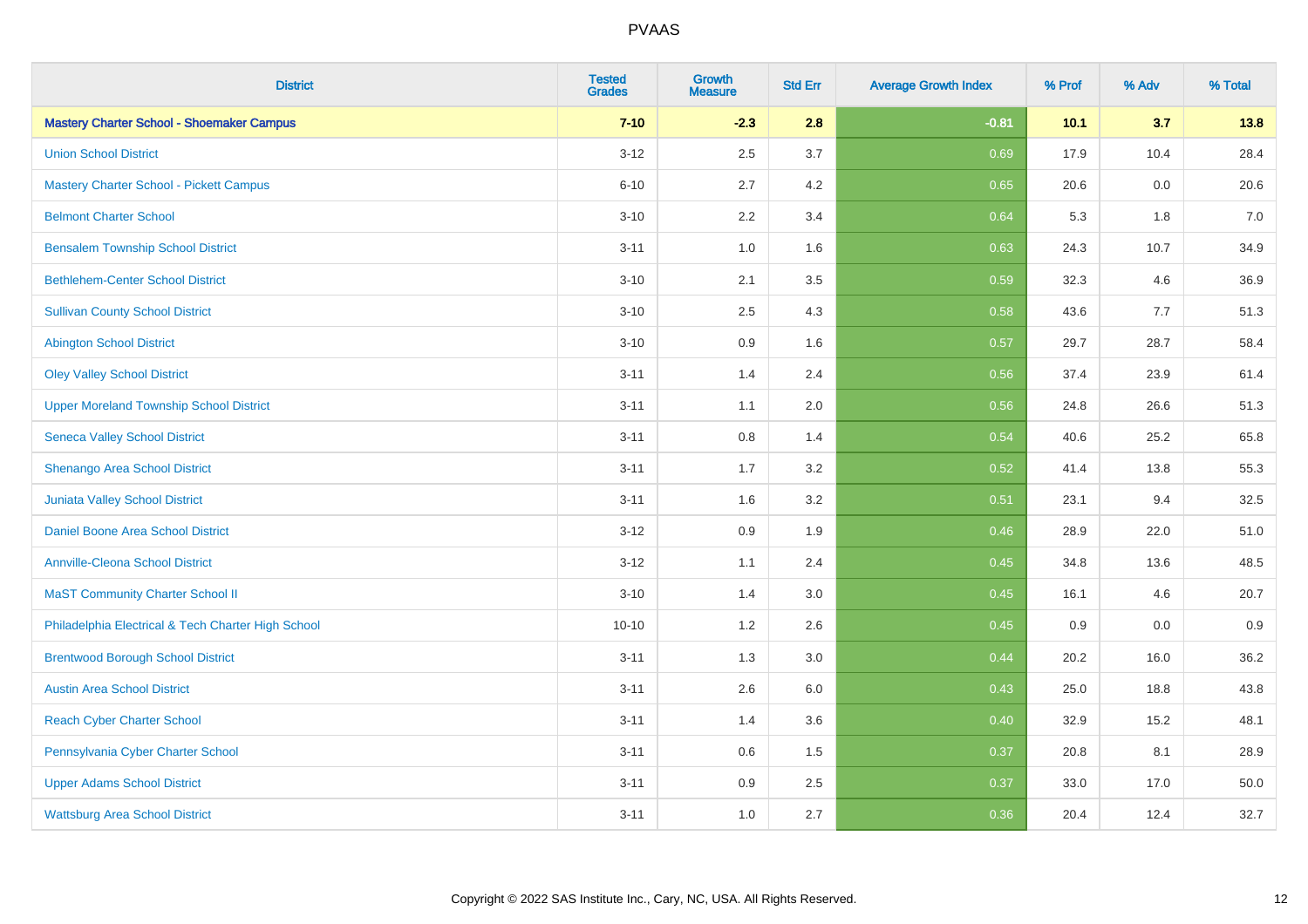| <b>District</b>                                  | <b>Tested</b><br><b>Grades</b> | <b>Growth</b><br><b>Measure</b> | <b>Std Err</b> | <b>Average Growth Index</b> | % Prof | % Adv | % Total |
|--------------------------------------------------|--------------------------------|---------------------------------|----------------|-----------------------------|--------|-------|---------|
| <b>Mastery Charter School - Shoemaker Campus</b> | $7 - 10$                       | $-2.3$                          | 2.8            | $-0.81$                     | 10.1   | 3.7   | 13.8    |
| <b>North Star School District</b>                | $3 - 11$                       | 1.1                             | 3.3            | 0.34                        | 26.2   | 20.0  | 46.2    |
| <b>Avella Area School District</b>               | $3 - 12$                       | 1.6                             | 4.7            | 0.34                        | 34.8   | 7.2   | 42.0    |
| <b>Wilson School District</b>                    | $3 - 12$                       | 0.5                             | 1.5            | 0.32                        | 30.4   | 25.5  | 55.9    |
| <b>Hopewell Area School District</b>             | $3 - 11$                       | 0.8                             | 2.6            | 0.31                        | 34.5   | 12.4  | 46.9    |
| South Williamsport Area School District          | $3 - 10$                       | 0.9                             | 3.1            | 0.31                        | 38.4   | 11.6  | 50.0    |
| <b>New Foundations Charter School</b>            | $3 - 11$                       | 0.6                             | 2.2            | 0.29                        | 22.4   | 4.0   | 26.4    |
| <b>Jersey Shore Area School District</b>         | $3 - 11$                       | 0.7                             | 2.5            | 0.27                        | 39.3   | 13.6  | 52.9    |
| <b>Tech Freire Charter School</b>                | $9 - 11$                       | 0.7                             | 2.5            | 0.27                        | 3.6    | 0.0   | 3.6     |
| <b>Marion Center Area School District</b>        | $3 - 10$                       | 0.8                             | 2.9            | 0.27                        | 23.3   | 11.1  | 34.4    |
| <b>Shippensburg Area School District</b>         | $3 - 11$                       | 0.5                             | 1.8            | 0.26                        | 23.5   | 22.8  | 46.3    |
| <b>Hamburg Area School District</b>              | $3 - 11$                       | 0.6                             | 2.4            | 0.25                        | 28.0   | 15.5  | 43.6    |
| <b>Ridley School District</b>                    | $3 - 12$                       | 0.3                             | 1.6            | 0.21                        | 32.0   | 10.7  | 42.6    |
| <b>Tulpehocken Area School District</b>          | $3 - 12$                       | 1.0                             | 4.9            | 0.20                        | 11.5   | 23.1  | 34.6    |
| <b>Tidioute Community Charter School</b>         | $3 - 11$                       | 0.8                             | 4.4            | 0.19                        | 18.1   | 6.9   | 25.0    |
| <b>Garnet Valley School District</b>             | $3 - 10$                       | 0.2                             | 1.7            | 0.13                        | 34.9   | 26.4  | 61.3    |
| <b>Central Columbia School District</b>          | $3 - 12$                       | 0.3                             | 2.3            | 0.12                        | 25.4   | 37.6  | 63.0    |
| Altoona Area School District                     | $3 - 12$                       | 0.1                             | 1.5            | 0.07                        | 29.0   | 13.8  | 42.8    |
| Community Academy Of Philadelphia Charter School | $3 - 11$                       | 0.1                             | 2.6            | 0.06                        | 9.7    | 2.6   | 12.4    |
| <b>Penn Hills School District</b>                | $3 - 11$                       | 0.0                             | 2.4            | 0.02                        | 18.4   | 7.1   | 25.6    |
| Southern Tioga School District                   | $3 - 11$                       | $-0.1$                          | 2.8            | $-0.03$                     | 26.3   | 10.3  | 36.6    |
| <b>Warren County School District</b>             | $3 - 11$                       | $-0.1$                          | 1.6            | $-0.06$                     | 26.7   | 9.7   | 36.4    |
| Northern Cambria School District                 | $3 - 11$                       | $-0.3$                          | 3.4            | $-0.09$                     | 26.5   | 1.2   | 27.7    |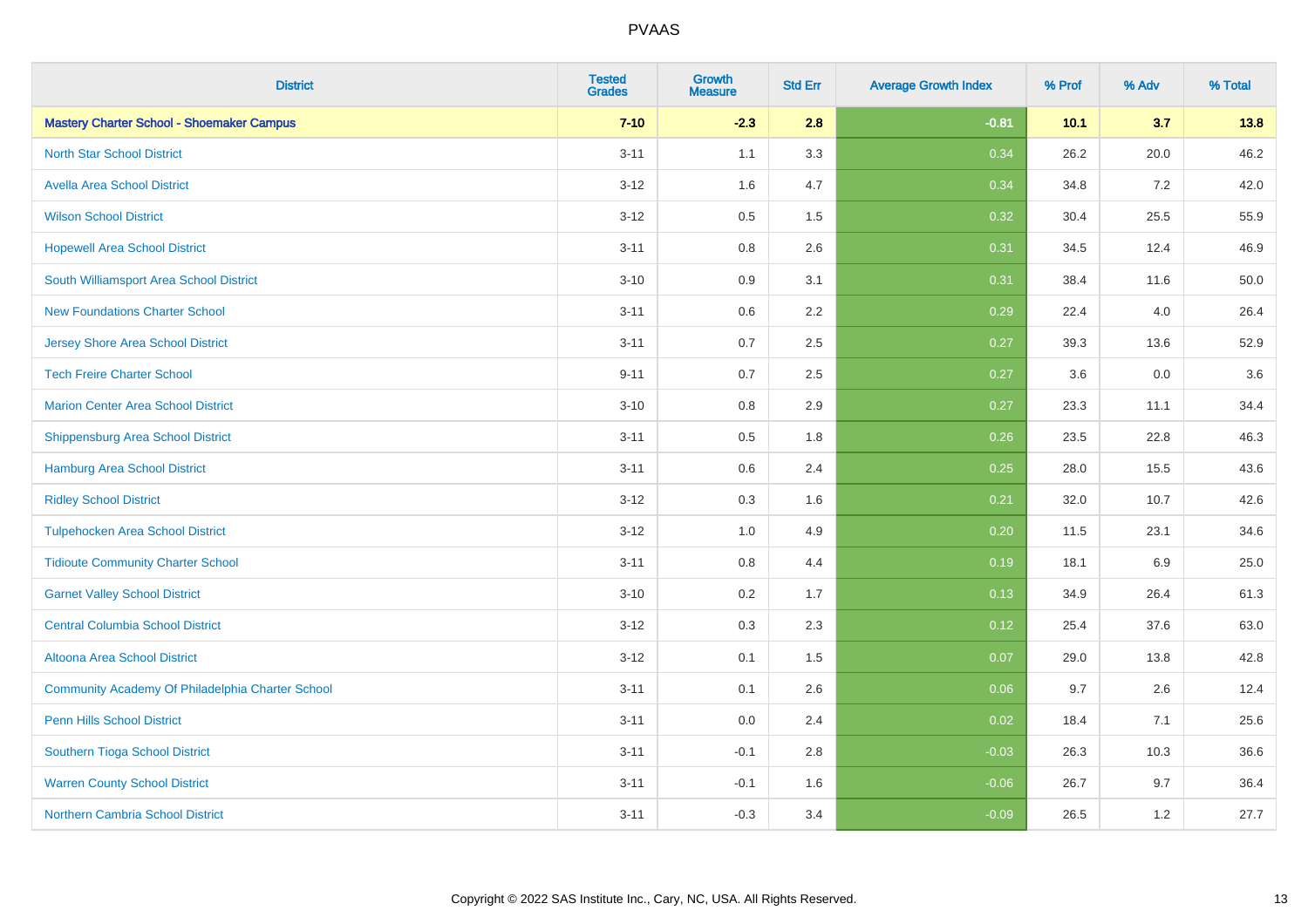| <b>District</b>                                  | <b>Tested</b><br><b>Grades</b> | <b>Growth</b><br><b>Measure</b> | <b>Std Err</b> | <b>Average Growth Index</b> | % Prof | % Adv | % Total  |
|--------------------------------------------------|--------------------------------|---------------------------------|----------------|-----------------------------|--------|-------|----------|
| <b>Mastery Charter School - Shoemaker Campus</b> | $7 - 10$                       | $-2.3$                          | 2.8            | $-0.81$                     | 10.1   | 3.7   | 13.8     |
| <b>Freeport Area School District</b>             | $3 - 10$                       | $-0.2$                          | 2.1            | $-0.10$                     | 37.4   | 29.8  | 67.2     |
| Lehigh Career & Technical Institute              | $10 - 12$                      | $-0.7$                          | 6.3            | $-0.11$                     | 36.4   | 4.6   | 40.9     |
| <b>Brockway Area School District</b>             | $3 - 11$                       | $-0.4$                          | 3.5            | $-0.11$                     | 41.2   | 13.8  | 55.0     |
| <b>Harrisburg City School District</b>           | $3 - 11$                       | $-0.2$                          | 2.0            | $-0.11$                     | 6.0    | 2.0   | 8.0      |
| <b>Wilson Area School District</b>               | $3 - 11$                       | $-0.3$                          | 2.4            | $-0.12$                     | 35.4   | 14.6  | 50.0     |
| <b>Fairfield Area School District</b>            | $3 - 11$                       | $-0.5$                          | 3.6            | $-0.13$                     | 43.9   | 6.1   | $50.0\,$ |
| <b>Otto-Eldred School District</b>               | $3 - 11$                       | $-0.5$                          | 3.5            | $-0.13$                     | 35.8   | 10.5  | 46.3     |
| <b>Greencastle-Antrim School District</b>        | $3 - 11$                       | $-0.3$                          | 2.0            | $-0.14$                     | 30.9   | 22.2  | 53.1     |
| <b>Portage Area School District</b>              | $3 - 10$                       | $-0.5$                          | 3.3            | $-0.14$                     | 27.0   | 20.6  | 47.6     |
| <b>Central Greene School District</b>            | $3 - 11$                       | $-0.4$                          | 2.5            | $-0.15$                     | 27.8   | 14.8  | 42.6     |
| South Side Area School District                  | $3 - 11$                       | $-0.6$                          | 3.1            | $-0.19$                     | 24.0   | 28.0  | 52.0     |
| Jeannette City School District                   | $3 - 11$                       | $-0.7$                          | 3.4            | $-0.20$                     | 26.8   | 4.1   | 30.9     |
| <b>Fort Cherry School District</b>               | $3 - 10$                       | $-0.7$                          | 3.1            | $-0.21$                     | 30.6   | 14.1  | 44.7     |
| <b>Claysburg-Kimmel School District</b>          | $3 - 11$                       | $-1.2$                          | 5.2            | $-0.22$                     | 5.0    | 0.0   | $5.0\,$  |
| <b>Blacklick Valley School District</b>          | $3 - 11$                       | $-0.9$                          | 3.9            | $-0.23$                     | 7.7    | 7.7   | 15.4     |
| <b>Evergreen Community Charter School</b>        | $6 - 11$                       | $-1.1$                          | 4.7            | $-0.23$                     | 34.6   | 26.9  | 61.5     |
| <b>Ferndale Area School District</b>             | $3 - 10$                       | $-1.1$                          | 4.1            | $-0.27$                     | 21.0   | 7.9   | 29.0     |
| Northern Lebanon School District                 | $3 - 11$                       | $-0.7$                          | 2.3            | $-0.29$                     | 18.8   | 6.8   | 25.6     |
| <b>Cranberry Area School District</b>            | $3 - 12$                       | $-0.9$                          | 3.1            | $-0.29$                     | 25.5   | 9.7   | 35.2     |
| Mastery Charter High School-Lenfest Campus       | $7 - 11$                       | $-1.8$                          | 5.8            | $-0.30$                     | 26.3   | 0.0   | 26.3     |
| South Allegheny School District                  | $3 - 11$                       | $-0.9$                          | 3.1            | $-0.30$                     | 23.8   | 2.5   | 26.2     |
| <b>Columbia Borough School District</b>          | $3 - 12$                       | $-1.1$                          | 3.6            | $-0.31$                     | 17.2   | 1.7   | 19.0     |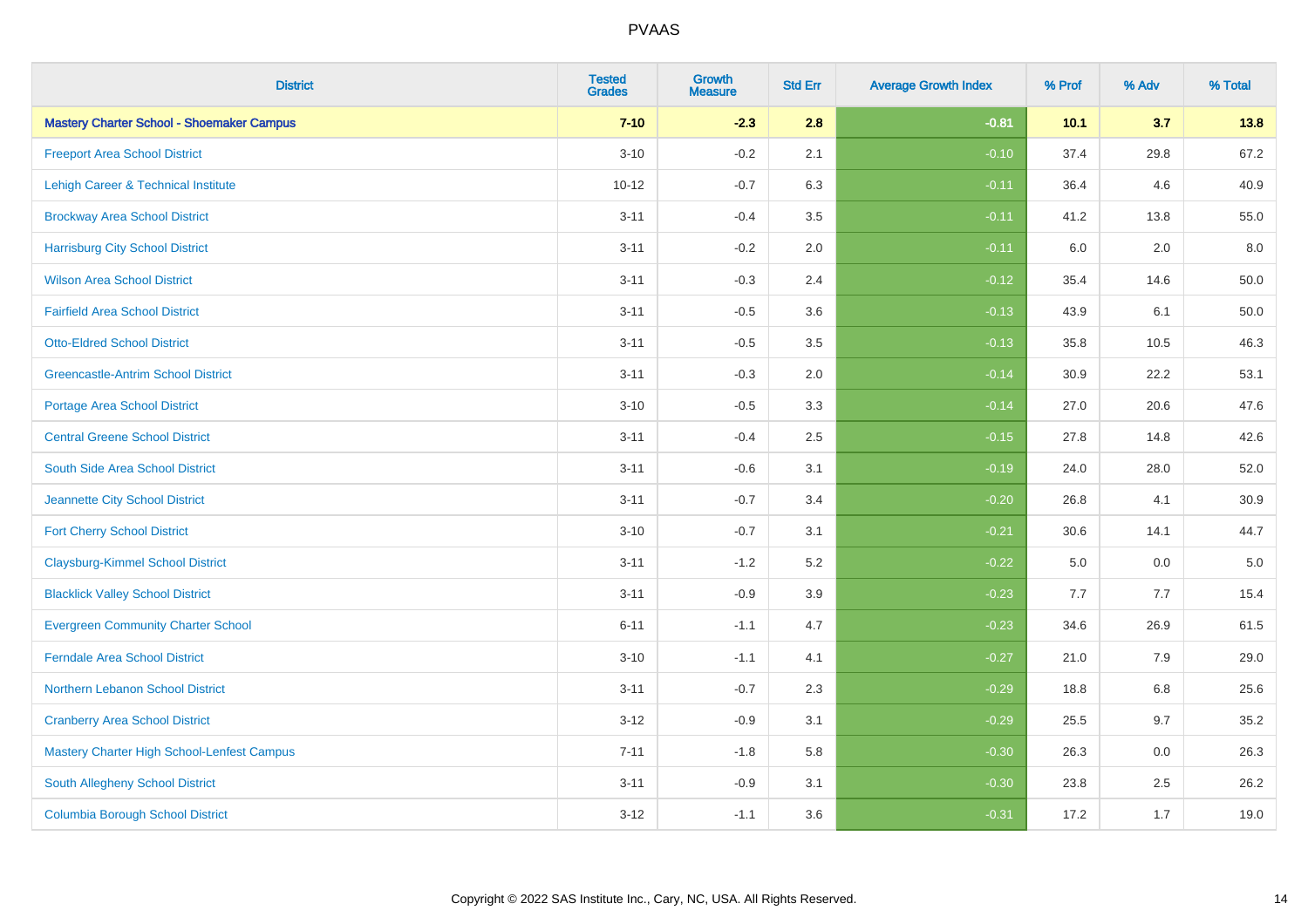| <b>District</b>                                         | <b>Tested</b><br><b>Grades</b> | <b>Growth</b><br><b>Measure</b> | <b>Std Err</b> | <b>Average Growth Index</b> | % Prof | % Adv | % Total |
|---------------------------------------------------------|--------------------------------|---------------------------------|----------------|-----------------------------|--------|-------|---------|
| <b>Mastery Charter School - Shoemaker Campus</b>        | $7 - 10$                       | $-2.3$                          | 2.8            | $-0.81$                     | 10.1   | 3.7   | 13.8    |
| <b>Clairton City School District</b>                    | $3 - 11$                       | $-1.6$                          | 5.0            | $-0.32$                     | 3.8    | 0.5   | 4.4     |
| <b>Forest City Regional School District</b>             | $3 - 12$                       | $-1.2$                          | 3.6            | $-0.33$                     | 26.5   | 8.2   | 34.7    |
| <b>Palmerton Area School District</b>                   | $3 - 11$                       | $-0.9$                          | 2.7            | $-0.34$                     | 34.3   | 14.3  | 48.6    |
| <b>MaST Community Charter School</b>                    | $3 - 10$                       | $-0.9$                          | 2.5            | $-0.34$                     | 25.0   | 21.6  | 46.6    |
| <b>Clearfield Area School District</b>                  | $3 - 10$                       | $-1.3$                          | 3.7            | $-0.34$                     | 43.9   | 24.6  | 68.4    |
| <b>Everett Area School District</b>                     | $3 - 11$                       | $-1.1$                          | 3.1            | $-0.34$                     | 34.2   | 13.2  | 47.4    |
| <b>Pine Grove Area School District</b>                  | $3 - 11$                       | $-1.1$                          | 3.0            | $-0.36$                     | 29.5   | 14.3  | 43.8    |
| <b>Westmont Hilltop School District</b>                 | $3 - 11$                       | $-1.0$                          | 2.8            | $-0.36$                     | 33.3   | 14.7  | 48.0    |
| <b>Forest Area School District</b>                      | $3 - 11$                       | $-1.8$                          | 4.7            | $-0.37$                     | 18.9   | 15.1  | 34.0    |
| <b>Farrell Area School District</b>                     | $3 - 11$                       | $-1.9$                          | 4.2            | $-0.44$                     | 9.3    | 11.6  | 20.9    |
| <b>Burrell School District</b>                          | $3 - 11$                       | $-1.5$                          | 3.3            | $-0.44$                     | 27.8   | 17.7  | 45.6    |
| <b>Chichester School District</b>                       | $3 - 11$                       | $-1.8$                          | 4.2            | $-0.44$                     | 40.0   | 14.0  | 54.0    |
| <b>Schuylkill Valley School District</b>                | $3 - 11$                       | $-1.0$                          | 2.2            | $-0.47$                     | 29.8   | 20.2  | 50.0    |
| <b>Allegheny Valley School District</b>                 | $3 - 11$                       | $-1.9$                          | 3.9            | $-0.48$                     | 31.8   | 11.4  | 43.2    |
| <b>York Academy Regional Charter School</b>             | $3 - 11$                       | $-2.3$                          | 4.4            | $-0.52$                     | 23.5   | 2.0   | 25.5    |
| <b>Lakeview School District</b>                         | $3 - 11$                       | $-1.9$                          | 3.5            | $-0.53$                     | 41.5   | 12.3  | 53.8    |
| <b>Southeastern Greene School District</b>              | $3 - 10$                       | $-2.3$                          | 4.4            | $-0.53$                     | 29.0   | 9.7   | 38.7    |
| <b>Susq-Cyber Charter School</b>                        | $9 - 11$                       | $-3.2$                          | 5.8            | $-0.54$                     | 23.8   | 4.8   | 28.6    |
| Center For Student Learning Charter School At Pennsbury | $6 - 12$                       | $-3.3$                          | 6.0            | $-0.55$                     | 23.1   | 0.0   | 23.1    |
| <b>Penns Manor Area School District</b>                 | $3 - 12$                       | $-1.9$                          | 3.5            | $-0.55$                     | 24.2   | 3.8   | 28.0    |
| <b>Highlands School District</b>                        | $3 - 11$                       | $-1.3$                          | 2.3            | $-0.55$                     | 32.6   | 10.5  | 43.0    |
| <b>South Eastern School District</b>                    | $3 - 11$                       | $-1.0$                          | 1.8            | $-0.55$                     | 36.4   | 17.1  | 53.5    |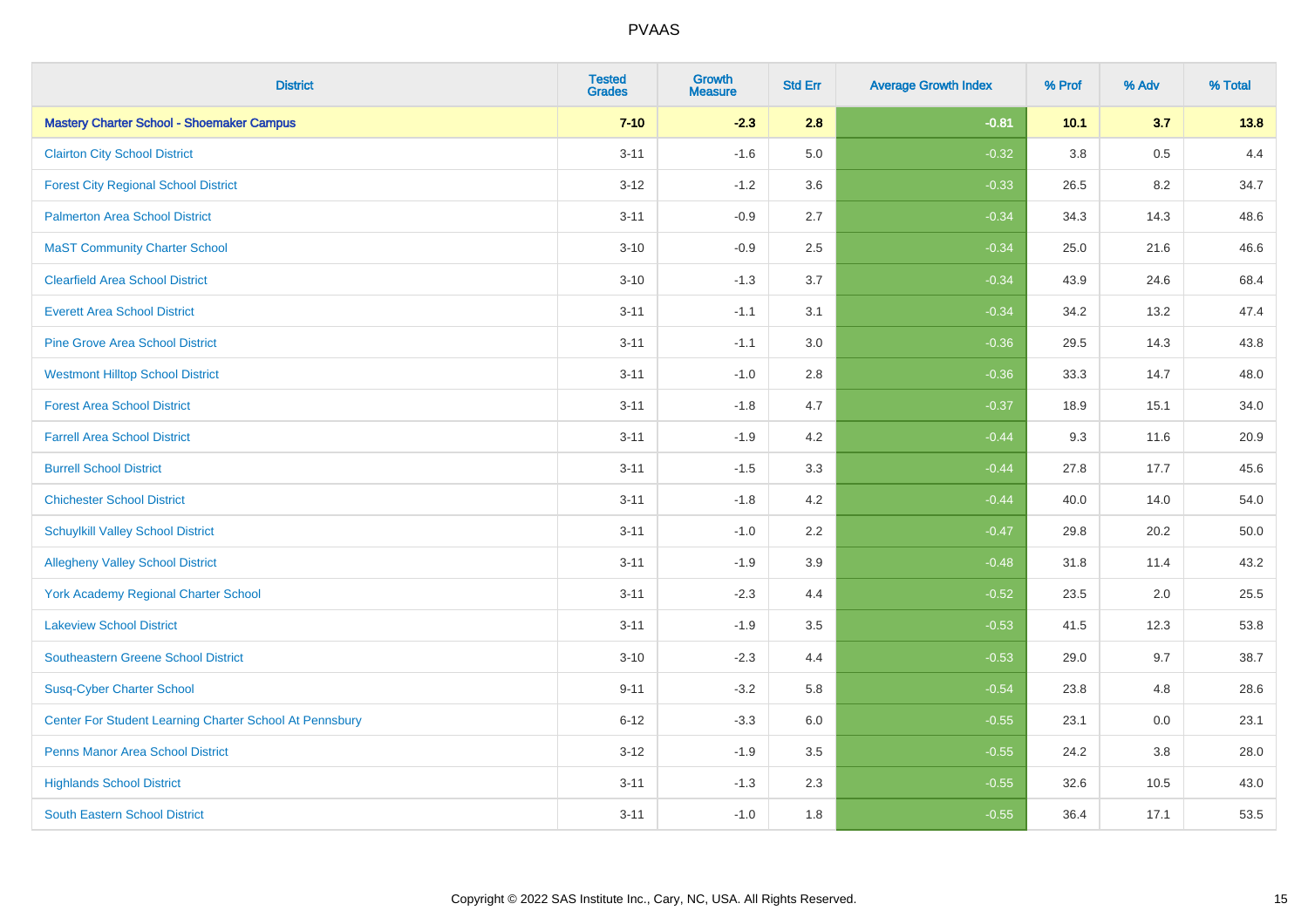| <b>District</b>                                  | <b>Tested</b><br><b>Grades</b> | <b>Growth</b><br><b>Measure</b> | <b>Std Err</b> | <b>Average Growth Index</b> | % Prof | % Adv | % Total |
|--------------------------------------------------|--------------------------------|---------------------------------|----------------|-----------------------------|--------|-------|---------|
| <b>Mastery Charter School - Shoemaker Campus</b> | $7 - 10$                       | $-2.3$                          | 2.8            | $-0.81$                     | 10.1   | 3.7   | 13.8    |
| <b>Exeter Township School District</b>           | $3 - 11$                       | $-1.0$                          | 1.7            | $-0.58$                     | 27.2   | 15.6  | 42.8    |
| <b>Bangor Area School District</b>               | $3 - 12$                       | $-1.2$                          | 2.0            | $-0.60$                     | 25.8   | 12.7  | 38.5    |
| <b>Carlynton School District</b>                 | $3 - 11$                       | $-2.0$                          | 3.2            | $-0.62$                     | 27.9   | 5.2   | 33.1    |
| <b>Lebanon School District</b>                   | $3 - 11$                       | $-1.2$                          | 1.9            | $-0.63$                     | 15.2   | 6.4   | 21.6    |
| Propel Charter School - Braddock Hills           | $3 - 11$                       | $-2.1$                          | 3.3            | $-0.63$                     | 4.8    | 3.2   | 8.1     |
| <b>New Brighton Area School District</b>         | $3 - 11$                       | $-2.1$                          | 3.2            | $-0.65$                     | 31.5   | 11.1  | 42.6    |
| <b>Monessen City School District</b>             | $3 - 10$                       | $-3.9$                          | 5.6            | $-0.69$                     | 21.0   | 10.5  | 31.6    |
| <b>Tri-Valley School District</b>                | $3 - 10$                       | $-2.7$                          | 3.9            | $-0.69$                     | 31.0   | 9.5   | 40.5    |
| Northern Bedford County School District          | $3 - 11$                       | $-2.3$                          | 3.3            | $-0.69$                     | 26.2   | 16.9  | 43.1    |
| <b>Norwin School District</b>                    | $3 - 11$                       | $-1.1$                          | 1.6            | $-0.70$                     | 37.7   | 27.6  | 65.2    |
| <b>Albert Gallatin Area School District</b>      | $3 - 11$                       | $-1.7$                          | 2.3            | $-0.72$                     | 31.9   | 20.7  | 52.7    |
| <b>Valley Grove School District</b>              | $3 - 10$                       | $-4.0$                          | 5.5            | $-0.72$                     | 68.4   | 15.8  | 84.2    |
| Urban Pathways 6-12 Charter School               | $6 - 11$                       | $-4.1$                          | 5.7            | $-0.72$                     | 0.0    | 0.0   | $0.0\,$ |
| <b>Roberto Clemente Charter School</b>           | $3 - 12$                       | $-3.3$                          | 4.1            | $-0.79$                     | 22.7   | 4.6   | 27.3    |
| <b>Bradford Area School District</b>             | $3 - 12$                       | $-1.8$                          | 2.3            | $-0.79$                     | 31.2   | 16.7  | 47.9    |
| <b>Mastery Charter School - Shoemaker Campus</b> | $7 - 10$                       | $-2.3$                          | 2.8            | $-0.81$                     | 10.1   | 3.7   | 13.8    |
| <b>Northgate School District</b>                 | $3 - 11$                       | $-3.0$                          | 3.4            | $-0.85$                     | 35.6   | 6.8   | 42.4    |
| <b>Minersville Area School District</b>          | $3 - 11$                       | $-2.9$                          | 3.4            | $-0.86$                     | 27.4   | 9.7   | 37.1    |
| <b>Reynolds School District</b>                  | $3 - 10$                       | $-3.0$                          | 3.5            | $-0.87$                     | 27.3   | 9.1   | 36.4    |
| <b>Carbondale Area School District</b>           | $3 - 10$                       | $-2.8$                          | 3.2            | $-0.87$                     | 27.5   | 2.9   | 30.4    |
| <b>Mount Union Area School District</b>          | $3 - 10$                       | $-2.5$                          | 2.8            | $-0.89$                     | 19.8   | 5.8   | 25.6    |
| <b>Uniontown Area School District</b>            | $3 - 11$                       | $-2.8$                          | 3.1            | $-0.91$                     | 31.7   | 7.3   | 39.0    |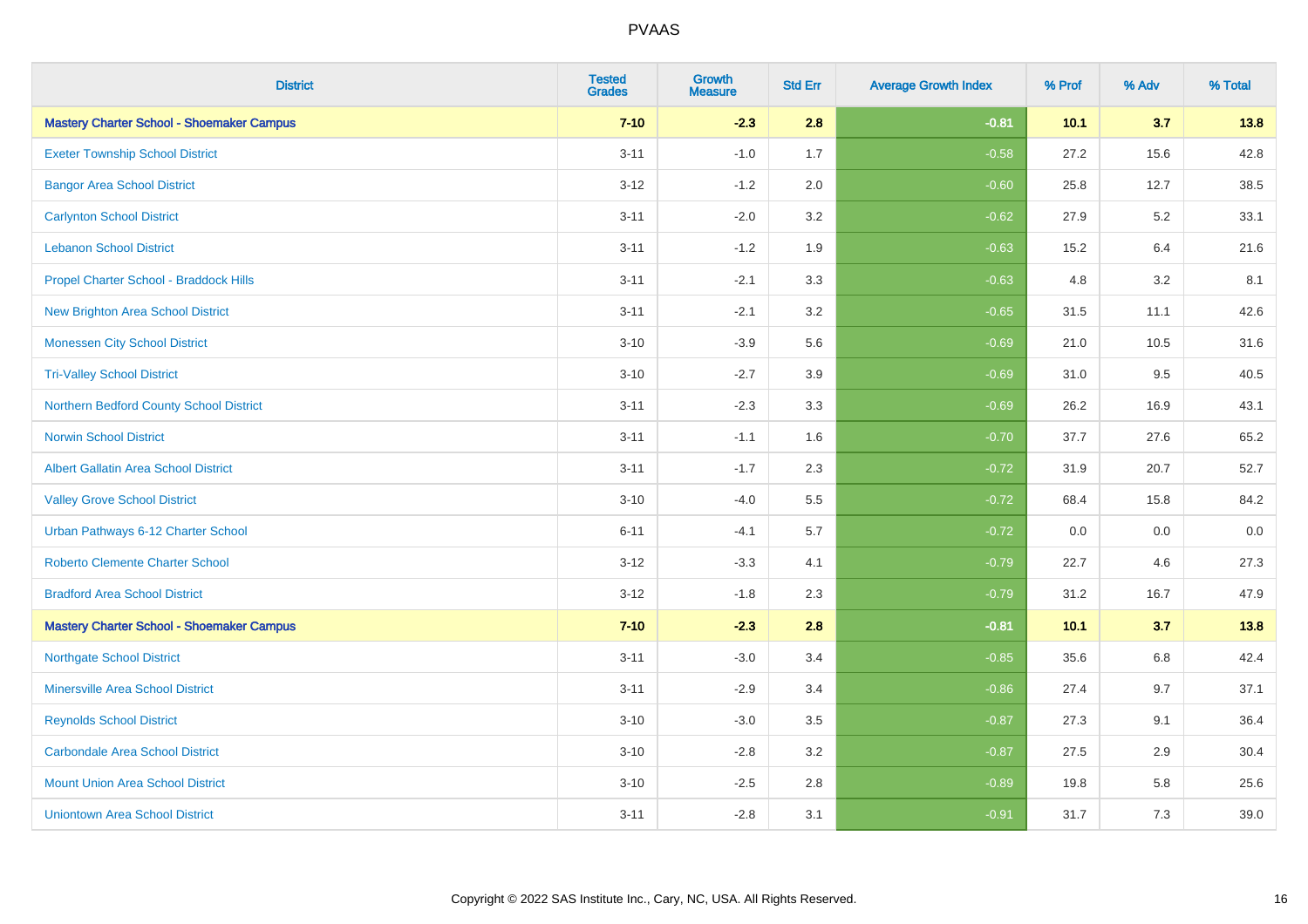| <b>District</b>                                  | <b>Tested</b><br><b>Grades</b> | <b>Growth</b><br><b>Measure</b> | <b>Std Err</b> | <b>Average Growth Index</b> | % Prof | % Adv | % Total |
|--------------------------------------------------|--------------------------------|---------------------------------|----------------|-----------------------------|--------|-------|---------|
| <b>Mastery Charter School - Shoemaker Campus</b> | $7 - 10$                       | $-2.3$                          | 2.8            | $-0.81$                     | 10.1   | 3.7   | 13.8    |
| <b>Conneaut School District</b>                  | $3 - 12$                       | $-2.3$                          | 2.6            | $-0.91$                     | 27.4   | 9.7   | 37.1    |
| <b>Wyomissing Area School District</b>           | $3 - 12$                       | $-2.4$                          | 2.6            | $-0.92$                     | 25.6   | 28.1  | 53.7    |
| <b>Propel Charter School-Montour</b>             | $3 - 10$                       | $-3.4$                          | 3.6            | $-0.93$                     | 7.7    | 0.0   | 7.7     |
| <b>KIPP Dubois Charter School</b>                | $9 - 10$                       | $-3.0$                          | 3.1            | $-0.95$                     | 10.0   | 0.0   | 10.0    |
| <b>Northwest Area School District</b>            | $3 - 10$                       | $-3.2$                          | 3.3            | $-0.97$                     | 30.4   | 13.0  | 43.5    |
| <b>Sugar Valley Rural Charter School</b>         | $3 - 11$                       | $-3.6$                          | 3.7            | $-0.98$                     | 10.3   | 0.0   | 10.3    |
| <b>Shamokin Area School District</b>             | $3 - 11$                       | $-2.6$                          | 2.5            | $-1.06$                     | 19.6   | 9.8   | 29.3    |
| <b>Mahanoy Area School District</b>              | $3 - 10$                       | $-3.4$                          | 3.1            | $-1.07$                     | 21.4   | 8.6   | 30.0    |
| <b>Moshannon Valley School District</b>          | $3 - 10$                       | $-5.1$                          | 4.6            | $-1.12$                     | 25.0   | 12.5  | 37.5    |
| <b>Cameron County School District</b>            | $3 - 12$                       | $-5.0$                          | 4.4            | $-1.12$                     | 34.9   | 4.8   | 39.7    |
| <b>Harmony Area School District</b>              | $3 - 10$                       | $-5.7$                          | 5.0            | $-1.13$                     | 33.3   | 0.0   | 33.3    |
| Northwestern Lehigh School District              | $3 - 11$                       | $-2.4$                          | 2.1            | $-1.14$                     | 41.7   | 17.9  | 59.5    |
| <b>Beaver Area School District</b>               | $3 - 10$                       | $-3.0$                          | 2.5            | $-1.16$                     | 25.8   | 27.8  | 53.6    |
| <b>Shaler Area School District</b>               | $3 - 11$                       | $-2.1$                          | 1.8            | $-1.18$                     | 32.0   | 13.0  | 45.0    |
| <b>Susquehanna Community School District</b>     | $3 - 11$                       | $-4.5$                          | 3.8            | $-1.19$                     | 31.9   | 8.8   | 40.7    |
| <b>Cornell School District</b>                   | $3 - 11$                       | $-5.5$                          | 4.6            | $-1.20$                     | 11.3   | 3.2   | 14.5    |
| <b>Millville Area School District</b>            | $3 - 12$                       | $-5.6$                          | 4.4            | $-1.26$                     | 31.4   | 11.4  | 42.9    |
| <b>Springfield Township School District</b>      | $3 - 11$                       | $-3.9$                          | 3.1            | $-1.27$                     | 37.2   | 30.8  | 68.1    |
| <b>Propel Charter School-Homestead</b>           | $3 - 11$                       | $-5.0$                          | 3.9            | $-1.27$                     | 7.3    | 0.0   | 7.3     |
| <b>Keystone Education Center Charter School</b>  | $3 - 12$                       | $-6.5$                          | 5.1            | $-1.28$                     | 0.0    | 0.0   | 0.0     |
| <b>Bucks County Technical High School</b>        | $9 - 10$                       | $-2.9$                          | 2.2            | $-1.29$                     | 27.7   | 10.4  | 38.2    |
| <b>Shenandoah Valley School District</b>         | $3 - 11$                       | $-4.5$                          | 3.5            | $-1.29$                     | 14.3   | 0.0   | 14.3    |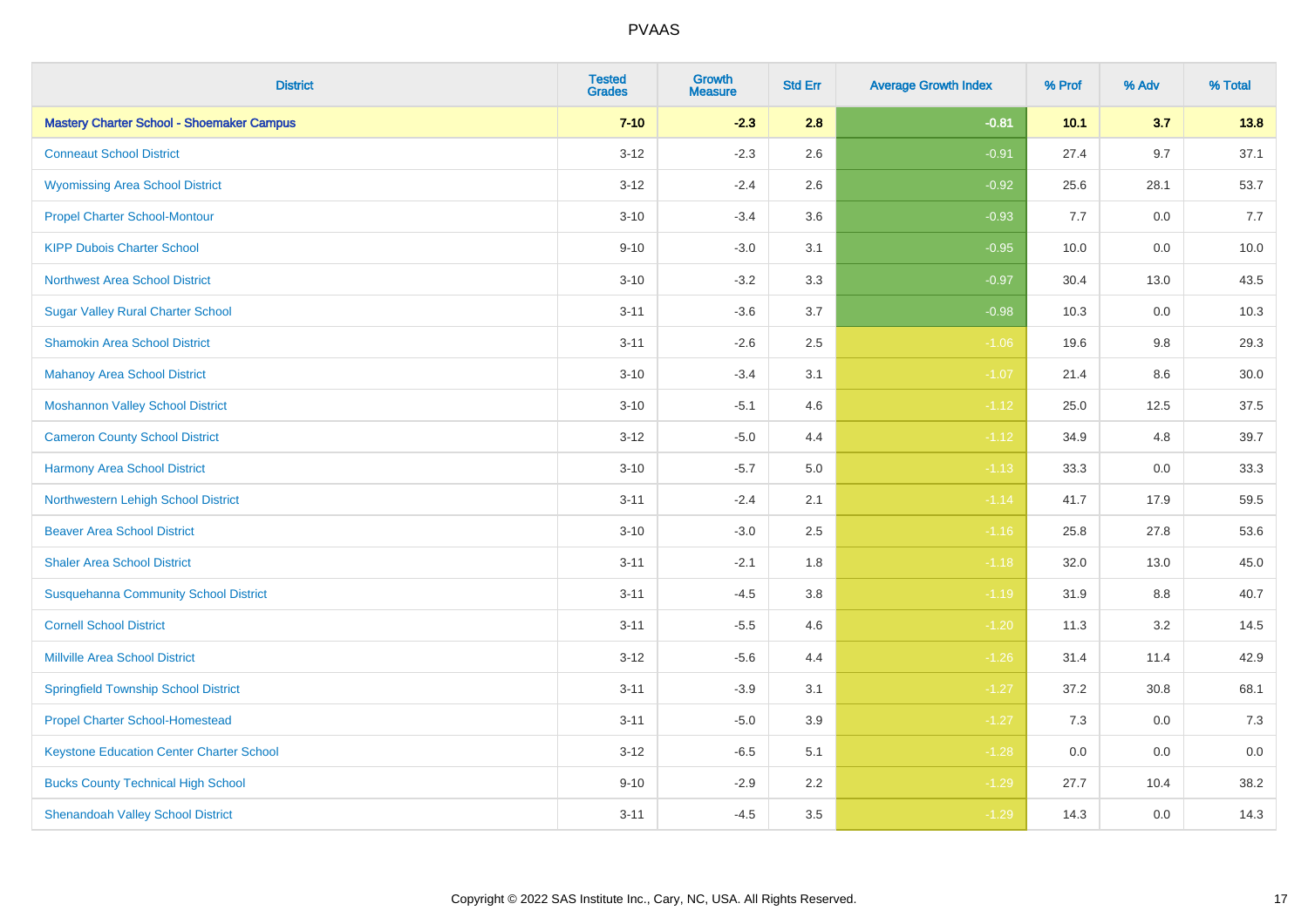| <b>District</b>                                  | <b>Tested</b><br><b>Grades</b> | <b>Growth</b><br><b>Measure</b> | <b>Std Err</b> | <b>Average Growth Index</b> | % Prof | % Adv   | % Total |
|--------------------------------------------------|--------------------------------|---------------------------------|----------------|-----------------------------|--------|---------|---------|
| <b>Mastery Charter School - Shoemaker Campus</b> | $7 - 10$                       | $-2.3$                          | 2.8            | $-0.81$                     | 10.1   | 3.7     | 13.8    |
| <b>Southern Fulton School District</b>           | $3 - 11$                       | $-5.1$                          | $4.0$          | $-1.29$                     | 21.7   | 13.0    | 34.8    |
| <b>Rose Tree Media School District</b>           | $3 - 10$                       | $-2.8$                          | 2.1            | $-1.33$                     | 35.2   | 29.6    | 64.8    |
| <b>Northeast Bradford School District</b>        | $3 - 10$                       | $-5.0$                          | 3.7            | $-1.35$                     | 30.6   | 4.8     | 35.5    |
| <b>Dubois Area School District</b>               | $3 - 11$                       | $-2.8$                          | 2.0            | $-1.37$                     | 35.5   | 19.0    | 54.6    |
| <b>Chester-Upland School District</b>            | $3 - 11$                       | $-3.6$                          | 2.6            | $-1.38$                     | 1.6    | 0.0     | 1.6     |
| <b>Franklin Area School District</b>             | $3 - 11$                       | $-3.7$                          | 2.6            | $-1.43$                     | 30.5   | 5.9     | 36.4    |
| <b>Weatherly Area School District</b>            | $3 - 11$                       | $-5.8$                          | 4.0            | $-1.44$                     | 32.1   | 8.9     | 41.1    |
| <b>Middletown Area School District</b>           | $3 - 11$                       | $-3.4$                          | 2.4            | $-1.44$                     | 34.3   | 15.2    | 49.4    |
| <b>Rochester Area School District</b>            | $3 - 11$                       | $-5.7$                          | 3.9            | $-1.45$                     | 14.9   | 2.1     | 17.0    |
| <b>Greater Johnstown School District</b>         | $3 - 11$                       | $-3.5$                          | 2.4            | $-1.45$                     | 10.3   | 1.3     | 11.5    |
| Salisbury-Elk Lick School District               | $3 - 11$                       | $-8.4$                          | 5.8            | $-1.45$                     | 33.3   | 5.6     | 38.9    |
| <b>Troy Area School District</b>                 | $3 - 10$                       | $-4.7$                          | 3.2            | $-1.46$                     | 22.8   | 16.5    | 39.2    |
| <b>Towanda Area School District</b>              | $3 - 11$                       | $-4.0$                          | 2.6            | $-1.52$                     | 24.8   | 9.9     | 34.8    |
| <b>Crestwood School District</b>                 | $3 - 11$                       | $-3.4$                          | 2.2            | $-1.52$                     | 33.1   | 21.7    | 54.9    |
| <b>Nazareth Area School District</b>             | $3 - 11$                       | $-2.5$                          | 1.7            | $-1.53$                     | 29.2   | 24.6    | 53.8    |
| <b>Universal Audenried Charter School</b>        | $9 - 11$                       | $-3.8$                          | 2.5            | $-1.53$                     | 3.0    | $0.5\,$ | 3.5     |
| <b>Ridgway Area School District</b>              | $3 - 11$                       | $-6.1$                          | 4.0            | $-1.53$                     | 42.2   | 15.6    | 57.8    |
| <b>Conemaugh Valley School District</b>          | $3-12$                         | $-6.3$                          | 4.1            | $-1.54$                     | 23.7   | 5.1     | 28.8    |
| <b>Charleroi School District</b>                 | $3 - 11$                       | $-4.3$                          | 2.7            | $-1.55$                     | 22.2   | 15.9    | 38.1    |
| <b>Shanksville-Stonycreek School District</b>    | $3 - 10$                       | $-8.6$                          | 5.5            | $-1.55$                     | 17.6   | 23.5    | 41.2    |
| <b>Slippery Rock Area School District</b>        | $3 - 11$                       | $-3.8$                          | 2.5            | $-1.56$                     | 30.8   | 21.9    | 52.7    |
| Insight PA Cyber Charter School                  | $3 - 11$                       | $-9.4$                          | 5.8            | $-1.62$                     | 25.6   | 4.6     | 30.2    |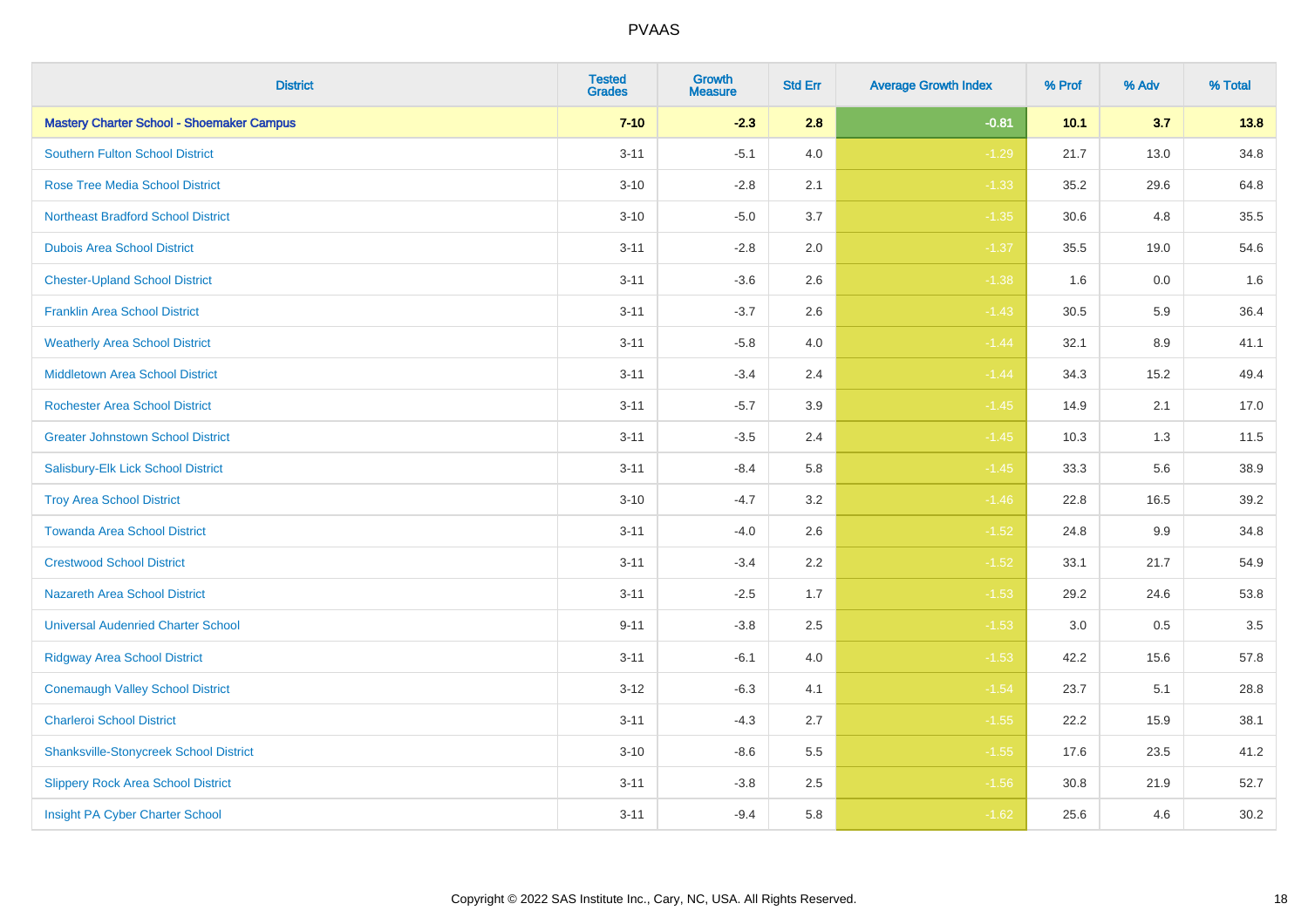| <b>District</b>                                        | <b>Tested</b><br><b>Grades</b> | <b>Growth</b><br><b>Measure</b> | <b>Std Err</b> | <b>Average Growth Index</b> | % Prof | % Adv   | % Total |
|--------------------------------------------------------|--------------------------------|---------------------------------|----------------|-----------------------------|--------|---------|---------|
| <b>Mastery Charter School - Shoemaker Campus</b>       | $7 - 10$                       | $-2.3$                          | 2.8            | $-0.81$                     | 10.1   | 3.7     | 13.8    |
| <b>Laurel Highlands School District</b>                | $3 - 11$                       | $-3.8$                          | 2.3            | $-1.63$                     | 20.9   | 14.6    | 35.4    |
| <b>Hollidaysburg Area School District</b>              | $3 - 11$                       | $-2.7$                          | 1.6            | $-1.64$                     | 32.6   | 15.2    | 47.8    |
| <b>Hatboro-Horsham School District</b>                 | $3 - 11$                       | $-2.7$                          | 1.6            | $-1.65$                     | 27.9   | 17.9    | 45.8    |
| <b>Steelton-Highspire School District</b>              | $3 - 11$                       | $-5.3$                          | 3.2            | $-1.65$                     | 13.9   | 0.0     | 13.9    |
| <b>Woodland Hills School District</b>                  | $3 - 12$                       | $-4.2$                          | 2.5            | $-1.66$                     | 10.1   | 1.4     | 11.5    |
| <b>Dauphin County Technical School</b>                 | $9 - 11$                       | $-3.9$                          | 2.3            | $-1.67$                     | 18.3   | 11.1    | 29.3    |
| <b>Environmental Charter School At Frick Park</b>      | $3-9$                          | $-6.2$                          | 3.7            | $-1.67$                     | 25.9   | 3.4     | 29.3    |
| <b>Twin Valley School District</b>                     | $3 - 12$                       | $-3.2$                          | 1.9            | $-1.68$                     | 38.8   | 19.8    | 58.6    |
| <b>Union Area School District</b>                      | $3 - 11$                       | $-6.5$                          | 3.8            | $-1.70$                     | 30.6   | 12.2    | 42.9    |
| Southern Huntingdon County School District             | $3 - 11$                       | $-5.9$                          | 3.4            | $-1.76$                     | 32.8   | 4.9     | 37.7    |
| <b>Oxford Area School District</b>                     | $3 - 11$                       | $-3.1$                          | 1.8            | $-1.77$                     | 27.5   | 14.5    | 42.0    |
| Renaissance Academy Charter School                     | $3 - 11$                       | $-5.6$                          | 3.1            | $-1.79$                     | 28.4   | 18.5    | 46.9    |
| <b>Pleasant Valley School District</b>                 | $3 - 11$                       | $-3.3$                          | 1.8            | $-1.80$                     | 28.5   | 10.4    | 39.0    |
| New Kensington-Arnold School District                  | $3 - 11$                       | $-5.8$                          | 3.2            | $-1.80$                     | 10.8   | 1.2     | 12.0    |
| <b>Westinghouse Arts Academy Charter School</b>        | $9 - 10$                       | $-6.0$                          | 3.3            | $-1.81$                     | 20.2   | $8.9\,$ | 29.1    |
| <b>West Chester Area School District</b>               | $3 - 11$                       | $-2.1$                          | 1.2            | $-1.83$                     | 36.4   | 23.2    | 59.6    |
| <b>Montgomery Area School District</b>                 | $3 - 11$                       | $-5.8$                          | 3.2            | $-1.83$                     | 25.0   | 11.5    | 36.5    |
| <b>Penn Cambria School District</b>                    | $3 - 11$                       | $-4.5$                          | 2.4            | $-1.86$                     | 27.3   | 15.8    | 43.2    |
| <b>Chester Charter Scholars Academy Charter School</b> | $3 - 12$                       | $-6.2$                          | 3.3            | $-1.88$                     | 2.2    | 0.0     | 2.2     |
| <b>Jenkintown School District</b>                      | $3 - 11$                       | $-7.9$                          | 4.1            | $-1.92$                     | 34.1   | 27.3    | 61.4    |
| Millersburg Area School District                       | $3 - 11$                       | $-6.6$                          | 3.4            | $-1.92$                     | 24.1   | 10.3    | 34.5    |
| <b>Southern Lehigh School District</b>                 | $3 - 11$                       | $-4.1$                          | 2.1            | $-1.94$                     | 39.3   | 28.0    | 67.2    |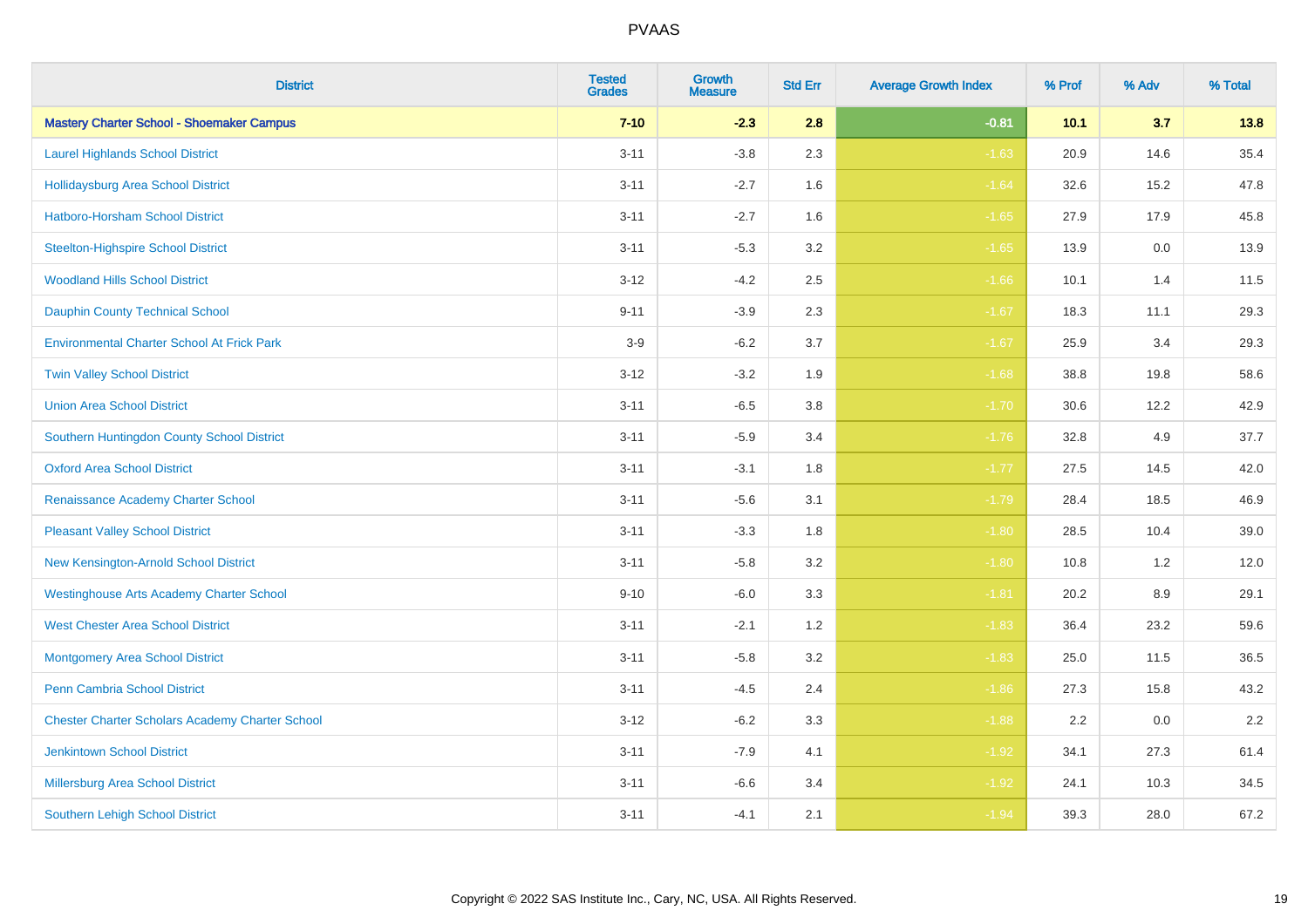| <b>District</b>                                                       | <b>Tested</b><br><b>Grades</b> | <b>Growth</b><br><b>Measure</b> | <b>Std Err</b> | <b>Average Growth Index</b> | % Prof | % Adv | % Total |
|-----------------------------------------------------------------------|--------------------------------|---------------------------------|----------------|-----------------------------|--------|-------|---------|
| <b>Mastery Charter School - Shoemaker Campus</b>                      | $7 - 10$                       | $-2.3$                          | 2.8            | $-0.81$                     | 10.1   | 3.7   | 13.8    |
| Schuylkill Haven Area School District                                 | $3 - 11$                       | $-5.3$                          | 2.7            | $-1.96$                     | 22.2   | 11.6  | 33.8    |
| <b>North East School District</b>                                     | $3 - 11$                       | $-5.3$                          | 2.7            | $-1.97$                     | 31.7   | 24.8  | 56.4    |
| <b>Titusville Area School District</b>                                | $3 - 11$                       | $-5.0$                          | 2.5            | $-1.98$                     | 26.5   | 6.8   | 33.3    |
| Lehigh Valley Academy Regional Charter School                         | $3 - 11$                       | $-5.9$                          | 3.0            | $-1.98$                     | 20.0   | 7.7   | 27.7    |
| <b>Lincoln Leadership Academy Charter School</b>                      | $3 - 12$                       | $-7.4$                          | 3.7            | $-1.99$                     | 6.4    | 2.1   | 8.5     |
| <b>Sto-Rox School District</b>                                        | $3 - 10$                       | $-7.0$                          | 3.5            | $-1.99$                     | 3.2    | 0.0   | 3.2     |
| <b>Kiski Area School District</b>                                     | $3 - 11$                       | $-4.0$                          | 2.0            | $-1.99$                     | 23.1   | 18.2  | 41.3    |
| <b>Bristol Borough School District</b>                                | $3 - 12$                       | $-5.9$                          | 2.9            | $-2.00$                     | 27.8   | 3.3   | 31.1    |
| Preparatory Charter School Of Mathematics, Science, Tech, And Careers | $9 - 10$                       | $-5.1$                          | 2.5            | $-2.03$                     | 6.3    | 1.4   | 7.7     |
| <b>Riverside Beaver County School District</b>                        | $3 - 11$                       | $-5.5$                          | 2.7            | $-2.03$                     | 35.8   | 23.2  | 59.0    |
| <b>Freedom Area School District</b>                                   | $3 - 11$                       | $-6.3$                          | 3.1            | $-2.04$                     | 22.9   | 8.4   | 31.3    |
| <b>Boyertown Area School District</b>                                 | $3 - 11$                       | $-2.9$                          | 1.4            | $-2.06$                     | 30.8   | 22.6  | 53.4    |
| <b>West Greene School District</b>                                    | $3 - 11$                       | $-8.1$                          | 3.9            | $-2.08$                     | 31.0   | 11.9  | 42.9    |
| <b>Wellsboro Area School District</b>                                 | $3 - 11$                       | $-6.3$                          | 3.0            | $-2.08$                     | 24.4   | 13.4  | 37.8    |
| <b>Mastery Charter School - Gratz Campus</b>                          | $7 - 10$                       | $-9.5$                          | 4.6            | $-2.09$                     | 0.0    | 3.4   | 3.4     |
| <b>East Allegheny School District</b>                                 | $3 - 11$                       | $-6.4$                          | 3.0            | $-2.11$                     | 21.0   | 7.4   | 28.4    |
| <b>West Middlesex Area School District</b>                            | $3 - 10$                       | $-7.4$                          | 3.5            | $-2.11$                     | 32.0   | 9.6   | 41.6    |
| <b>Cambria Heights School District</b>                                | $3 - 10$                       | $-6.2$                          | 2.9            | $-2.11$                     | 25.0   | 13.0  | 38.0    |
| <b>Elk Lake School District</b>                                       | $3 - 11$                       | $-6.1$                          | 2.9            | $-2.12$                     | 26.3   | 11.6  | 37.9    |
| <b>North Schuylkill School District</b>                               | $3 - 11$                       | $-4.7$                          | 2.2            | $-2.16$                     | 20.2   | 11.7  | 31.9    |
| <b>Western Beaver County School District</b>                          | $3 - 11$                       | $-9.3$                          | 4.2            | $-2.20$                     | 45.1   | 3.9   | 49.0    |
| <b>Wyoming Area School District</b>                                   | $3 - 10$                       | $-5.5$                          | 2.5            | $-2.21$                     | 32.0   | 9.6   | 41.6    |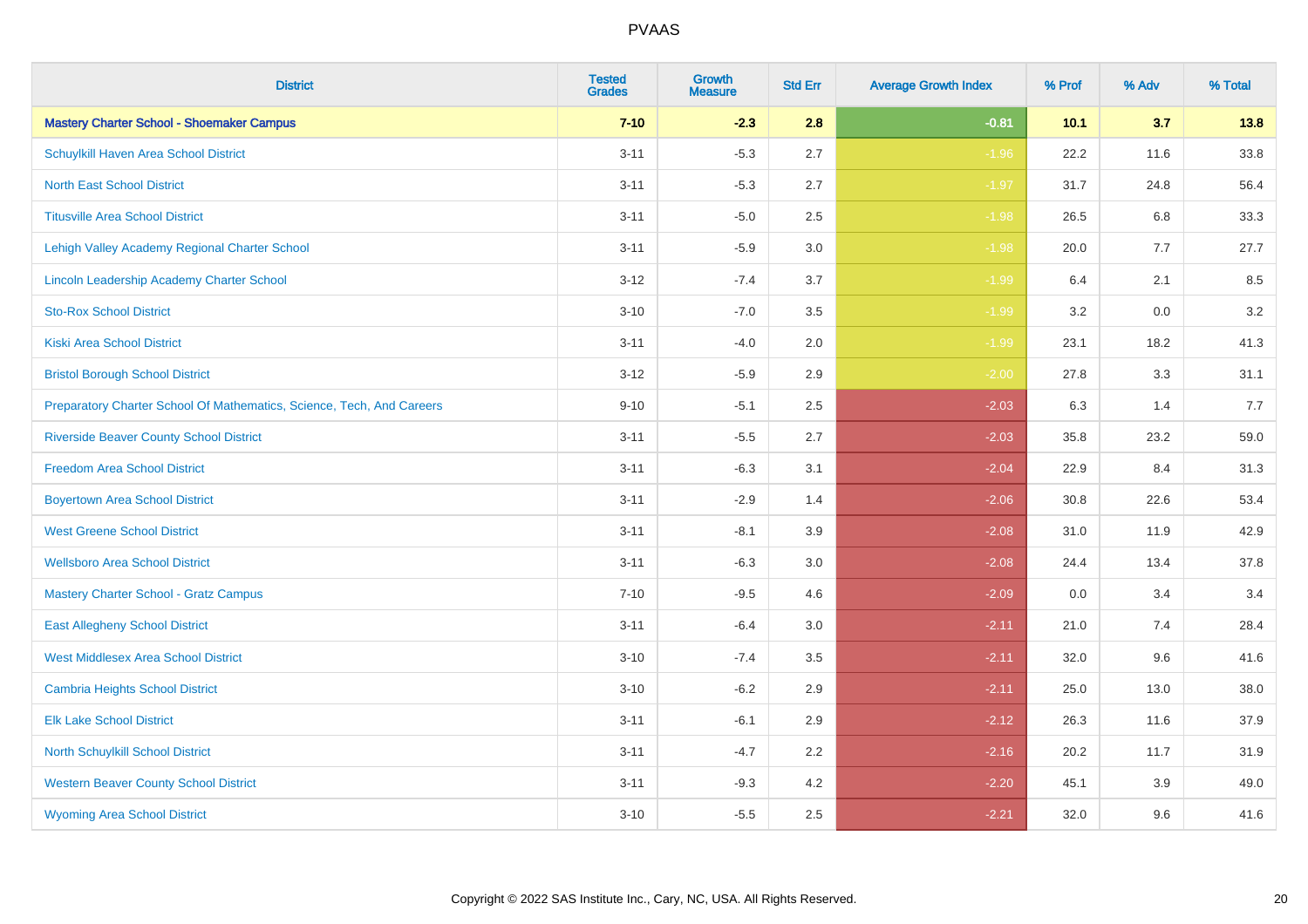| <b>District</b>                                  | <b>Tested</b><br><b>Grades</b> | Growth<br><b>Measure</b> | <b>Std Err</b> | <b>Average Growth Index</b> | % Prof | % Adv | % Total |
|--------------------------------------------------|--------------------------------|--------------------------|----------------|-----------------------------|--------|-------|---------|
| <b>Mastery Charter School - Shoemaker Campus</b> | $7 - 10$                       | $-2.3$                   | 2.8            | $-0.81$                     | 10.1   | 3.7   | 13.8    |
| <b>Elizabeth Forward School District</b>         | $3 - 11$                       | $-5.5$                   | 2.5            | $-2.25$                     | 32.2   | 12.8  | 45.0    |
| <b>Yough School District</b>                     | $3 - 10$                       | $-6.2$                   | 2.7            | $-2.27$                     | 28.9   | 8.8   | 37.7    |
| <b>Owen J Roberts School District</b>            | $3 - 11$                       | $-3.5$                   | 1.5            | $-2.27$                     | 36.8   | 24.4  | 61.2    |
| <b>Susquenita School District</b>                | $3 - 11$                       | $-5.9$                   | 2.6            | $-2.28$                     | 30.6   | 13.9  | 44.4    |
| <b>Achievement House Charter School</b>          | $7 - 11$                       | $-8.2$                   | 3.6            | $-2.28$                     | 16.7   | 2.8   | 19.4    |
| <b>Carmichaels Area School District</b>          | $3 - 10$                       | $-7.0$                   | 3.1            | $-2.30$                     | 17.8   | 9.6   | 27.4    |
| <b>Commodore Perry School District</b>           | $3 - 11$                       | $-10.4$                  | 4.5            | $-2.30$                     | 29.4   | 5.9   | 35.3    |
| Jamestown Area School District                   | $3 - 11$                       | $-9.5$                   | 4.1            | $-2.33$                     | 41.5   | 4.9   | 46.3    |
| <b>Riverside School District</b>                 | $3 - 11$                       | $-6.2$                   | 2.7            | $-2.33$                     | 20.8   | 17.0  | 37.7    |
| <b>City CHS</b>                                  | $10 - 11$                      | $-5.6$                   | 2.4            | $-2.34$                     | 15.9   | 1.5   | 17.4    |
| Octorara Area School District                    | $3 - 11$                       | $-7.5$                   | 3.2            | $-2.35$                     | 26.1   | 17.0  | 43.2    |
| <b>Pottsville Area School District</b>           | $3 - 12$                       | $-4.9$                   | 2.1            | $-2.36$                     | 21.8   | 7.9   | 29.6    |
| <b>Mount Pleasant Area School District</b>       | $3 - 11$                       | $-5.4$                   | 2.3            | $-2.37$                     | 33.3   | 8.7   | 42.0    |
| <b>Wyoming Valley West School District</b>       | $3 - 11$                       | $-5.5$                   | 2.3            | $-2.38$                     | 22.2   | 9.2   | 31.4    |
| <b>Redbank Valley School District</b>            | $3 - 11$                       | $-7.5$                   | 3.1            | $-2.41$                     | 12.4   | 10.6  | 23.1    |
| <b>Forbes Road School District</b>               | $3 - 11$                       | $-11.5$                  | 4.7            | $-2.43$                     | 23.1   | 10.3  | 33.3    |
| Pocono Mountain School District                  | $3 - 12$                       | $-4.3$                   | 1.8            | $-2.43$                     | 35.5   | 17.1  | 52.6    |
| Perseus House Charter School Of Excellence       | $6 - 11$                       | $-6.4$                   | 2.6            | $-2.50$                     | 0.9    | 0.0   | 0.9     |
| <b>Columbia-Montour AVTS</b>                     | $9 - 10$                       | $-7.1$                   | 2.8            | $-2.52$                     | 19.5   | 3.2   | 22.7    |
| <b>Antietam School District</b>                  | $3 - 10$                       | $-9.5$                   | 3.7            | $-2.57$                     | 20.9   | 1.5   | 22.4    |
| <b>Greater Nanticoke Area School District</b>    | $3 - 12$                       | $-6.8$                   | 2.6            | $-2.58$                     | 15.2   | 8.9   | 24.1    |
| Catasauqua Area School District                  | $3 - 12$                       | $-7.3$                   | 2.8            | $-2.58$                     | 27.1   | 11.2  | 38.3    |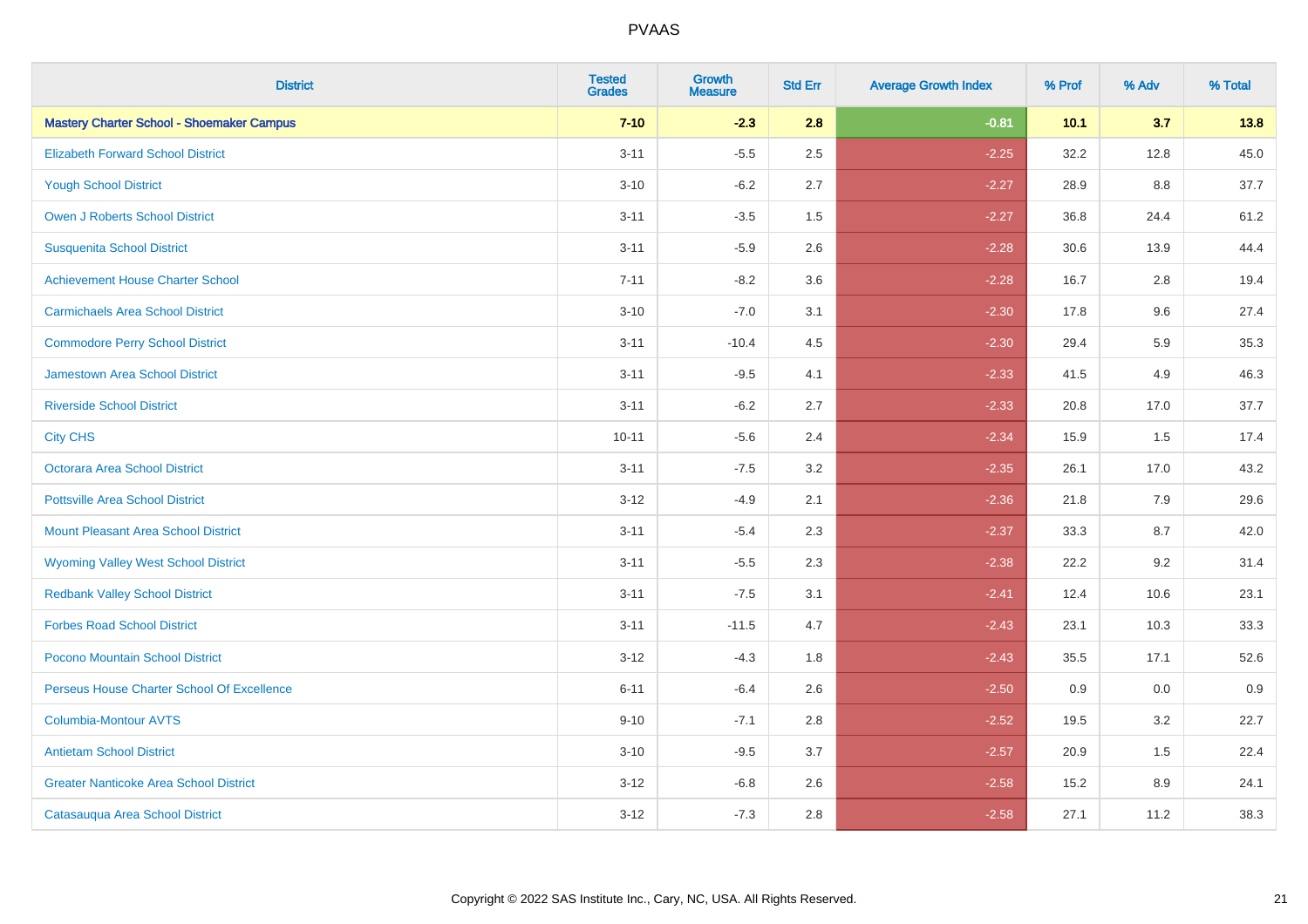| <b>District</b>                                  | <b>Tested</b><br><b>Grades</b> | Growth<br><b>Measure</b> | <b>Std Err</b> | <b>Average Growth Index</b> | % Prof | % Adv | % Total |
|--------------------------------------------------|--------------------------------|--------------------------|----------------|-----------------------------|--------|-------|---------|
| <b>Mastery Charter School - Shoemaker Campus</b> | $7 - 10$                       | $-2.3$                   | 2.8            | $-0.81$                     | 10.1   | 3.7   | 13.8    |
| <b>Union City Area School District</b>           | $3 - 12$                       | $-8.7$                   | 3.3            | $-2.59$                     | 29.7   | 10.9  | 40.6    |
| <b>Bethel Park School District</b>               | $3 - 11$                       | $-4.4$                   | 1.7            | $-2.62$                     | 40.1   | 27.3  | 67.4    |
| <b>Richland School District</b>                  | $3 - 11$                       | $-6.9$                   | 2.6            | $-2.63$                     | 40.1   | 20.9  | 61.0    |
| <b>Turkeyfoot Valley Area School District</b>    | $3 - 12$                       | $-15.4$                  | 5.8            | $-2.66$                     | 3.8    | 3.8   | 7.6     |
| <b>Connellsville Area School District</b>        | $3 - 11$                       | $-5.3$                   | 2.0            | $-2.67$                     | 24.2   | 5.0   | 29.1    |
| <b>Blairsville-Saltsburg School District</b>     | $3 - 11$                       | $-7.5$                   | 2.8            | $-2.67$                     | 20.1   | 8.2   | 28.3    |
| <b>Lawrence County CTC</b>                       | $10 - 11$                      | $-9.8$                   | 3.7            | $-2.68$                     | 7.3    | 0.0   | 7.3     |
| <b>Avonworth School District</b>                 | $3 - 10$                       | $-6.2$                   | 2.3            | $-2.68$                     | 35.9   | 14.1  | 50.0    |
| <b>Governor Mifflin School District</b>          | $3 - 11$                       | $-4.4$                   | 1.6            | $-2.69$                     | 30.3   | 7.7   | 38.0    |
| <b>Eastern York School District</b>              | $3 - 11$                       | $-6.2$                   | 2.3            | $-2.70$                     | 27.8   | 18.5  | 46.4    |
| La Academia Partnership Charter School           | $6 - 11$                       | $-15.5$                  | 5.7            | $-2.70$                     | 2.3    | 0.0   | 2.3     |
| Karns City Area School District                  | $3 - 11$                       | $-7.2$                   | 2.6            | $-2.71$                     | 26.4   | 20.8  | 47.2    |
| Selinsgrove Area School District                 | $3 - 12$                       | $-5.7$                   | 2.1            | $-2.74$                     | 25.4   | 13.9  | 39.2    |
| <b>Clarion-Limestone Area School District</b>    | $3 - 12$                       | $-10.0$                  | 3.6            | $-2.76$                     | 28.3   | 20.0  | 48.3    |
| <b>Pottsgrove School District</b>                | $3 - 11$                       | $-5.5$                   | 2.0            | $-2.78$                     | 28.6   | 10.3  | 38.8    |
| <b>Quakertown Community School District</b>      | $3 - 12$                       | $-4.3$                   | 1.5            | $-2.79$                     | 33.8   | 20.1  | 53.8    |
| <b>Sharon City School District</b>               | $3 - 11$                       | $-6.5$                   | 2.3            | $-2.79$                     | 13.1   | 5.0   | 18.1    |
| <b>Innovative Arts Academy Charter School</b>    | $6 - 11$                       | $-7.2$                   | 2.5            | $-2.83$                     | 2.0    | 0.0   | 2.0     |
| Southern Columbia Area School District           | $3 - 11$                       | $-8.5$                   | 3.0            | $-2.83$                     | 30.5   | 12.8  | 43.3    |
| <b>Berwick Area School District</b>              | $3 - 11$                       | $-6.9$                   | 2.4            | $-2.84$                     | 22.3   | 11.5  | 33.8    |
| Mifflinburg Area School District                 | $3 - 11$                       | $-6.0$                   | 2.1            | $-2.87$                     | 32.7   | 13.3  | 46.0    |
| <b>Carbon Career &amp; Technical Institute</b>   | $9 - 11$                       | $-9.3$                   | 3.2            | $-2.92$                     | 19.6   | 2.2   | 21.7    |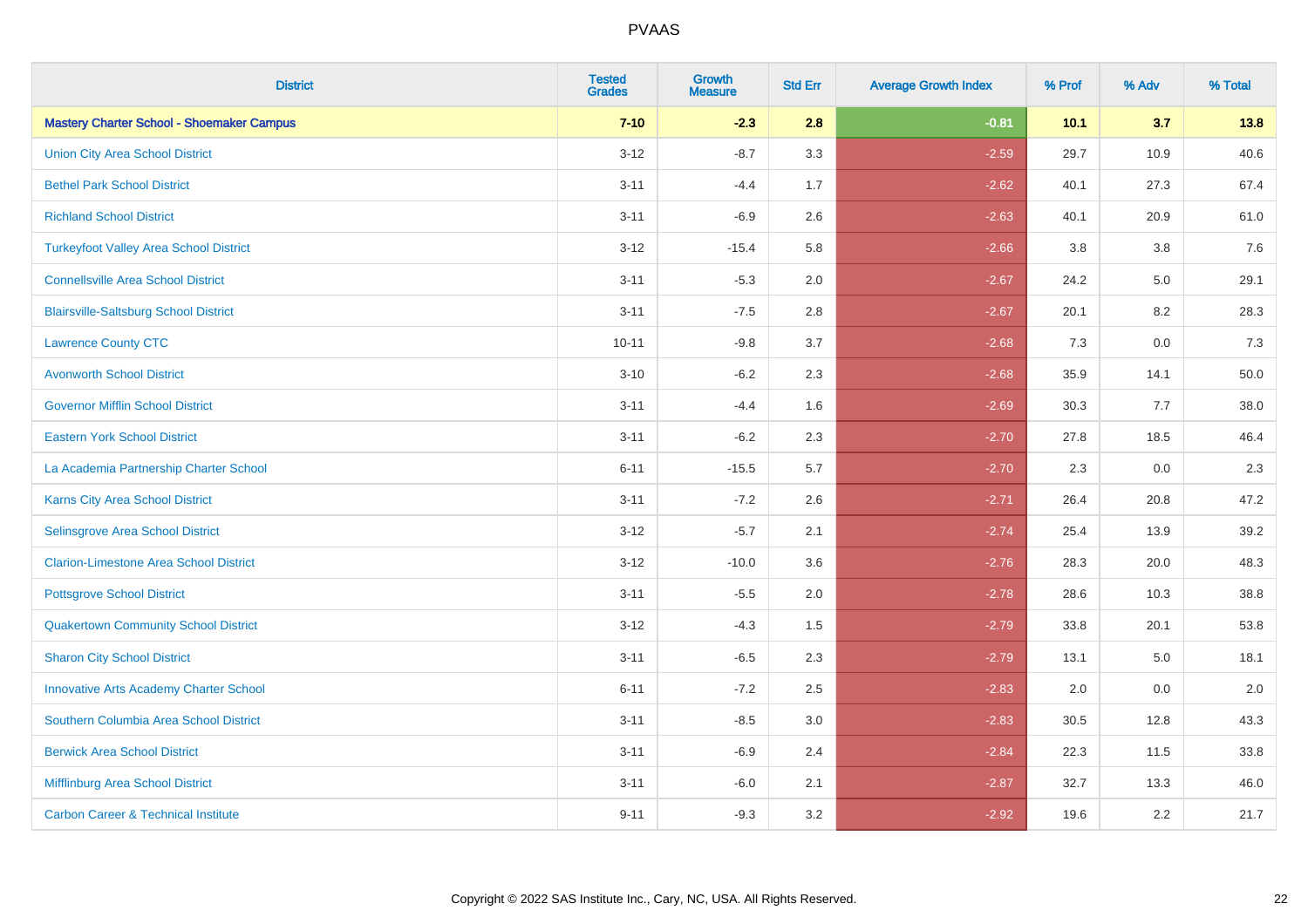| <b>District</b>                                  | <b>Tested</b><br><b>Grades</b> | <b>Growth</b><br><b>Measure</b> | <b>Std Err</b> | <b>Average Growth Index</b> | % Prof | % Adv   | % Total |
|--------------------------------------------------|--------------------------------|---------------------------------|----------------|-----------------------------|--------|---------|---------|
| <b>Mastery Charter School - Shoemaker Campus</b> | $7 - 10$                       | $-2.3$                          | 2.8            | $-0.81$                     | 10.1   | 3.7     | 13.8    |
| <b>Baldwin-Whitehall School District</b>         | $3 - 11$                       | $-5.5$                          | 1.9            | $-2.93$                     | 32.0   | 14.7    | 46.7    |
| <b>Montour School District</b>                   | $3 - 11$                       | $-6.1$                          | 2.1            | $-2.95$                     | 31.8   | 23.6    | 55.3    |
| <b>Carlisle Area School District</b>             | $3 - 11$                       | $-5.2$                          | 1.7            | $-2.99$                     | 28.0   | 19.3    | 47.3    |
| <b>Corry Area School District</b>                | $3 - 11$                       | $-6.8$                          | 2.3            | $-3.01$                     | 24.0   | 8.8     | 32.8    |
| <b>Gettysburg Area School District</b>           | $3 - 11$                       | $-6.0$                          | 2.0            | $-3.02$                     | 28.8   | 19.6    | 48.5    |
| Boys Latin Of Philadelphia Charter School        | $6 - 12$                       | $-8.0$                          | 2.7            | $-3.02$                     | 1.4    | 0.0     | 1.4     |
| Imhotep Institute Charter High School            | $9 - 11$                       | $-17.6$                         | 5.8            | $-3.03$                     | 15.4   | 0.0     | 15.4    |
| <b>Greensburg Salem School District</b>          | $3 - 11$                       | $-6.9$                          | 2.2            | $-3.06$                     | 30.3   | 13.3    | 43.6    |
| California Area School District                  | $3 - 10$                       | $-13.7$                         | 4.5            | $-3.06$                     | 41.7   | 16.7    | 58.3    |
| Jefferson-Morgan School District                 | $3 - 10$                       | $-12.0$                         | 3.9            | $-3.09$                     | 28.6   | 6.1     | 34.7    |
| <b>Erie City School District</b>                 | $3 - 12$                       | $-4.5$                          | 1.4            | $-3.09$                     | 13.4   | 6.7     | 20.1    |
| <b>Hanover Area School District</b>              | $3 - 11$                       | $-14.7$                         | 4.7            | $-3.13$                     | 12.1   | $3.0\,$ | 15.2    |
| <b>Wissahickon School District</b>               | $3 - 10$                       | $-5.3$                          | 1.7            | $-3.14$                     | 27.5   | 29.0    | 56.6    |
| <b>Keystone Oaks School District</b>             | $3 - 11$                       | $-7.2$                          | 2.3            | $-3.14$                     | 30.0   | 11.1    | 41.0    |
| <b>Somerset Area School District</b>             | $3 - 11$                       | $-7.6$                          | 2.4            | $-3.17$                     | 21.0   | 14.5    | 35.5    |
| <b>Parkland School District</b>                  | $3 - 11$                       | $-3.7$                          | 1.2            | $-3.17$                     | 31.4   | 30.6    | 62.0    |
| <b>Montoursville Area School District</b>        | $3-12$                         | $-8.4$                          | 2.6            | $-3.17$                     | 38.8   | 18.2    | 57.0    |
| <b>Canon-Mcmillan School District</b>            | $3 - 11$                       | $-5.0$                          | 1.5            | $-3.25$                     | 30.8   | 28.5    | 59.3    |
| <b>Riverview School District</b>                 | $3 - 11$                       | $-13.0$                         | 4.0            | $-3.29$                     | 43.1   | 7.8     | 51.0    |
| Lackawanna Trail School District                 | $3 - 10$                       | $-11.0$                         | 3.3            | $-3.35$                     | 13.1   | 18.0    | 31.2    |
| East Stroudsburg Area School District            | $3 - 11$                       | $-4.9$                          | 1.4            | $-3.38$                     | 22.7   | 12.5    | 35.2    |
| <b>Mount Carmel Area School District</b>         | $3 - 11$                       | $-7.9$                          | 2.3            | $-3.38$                     | 18.2   | 4.4     | 22.6    |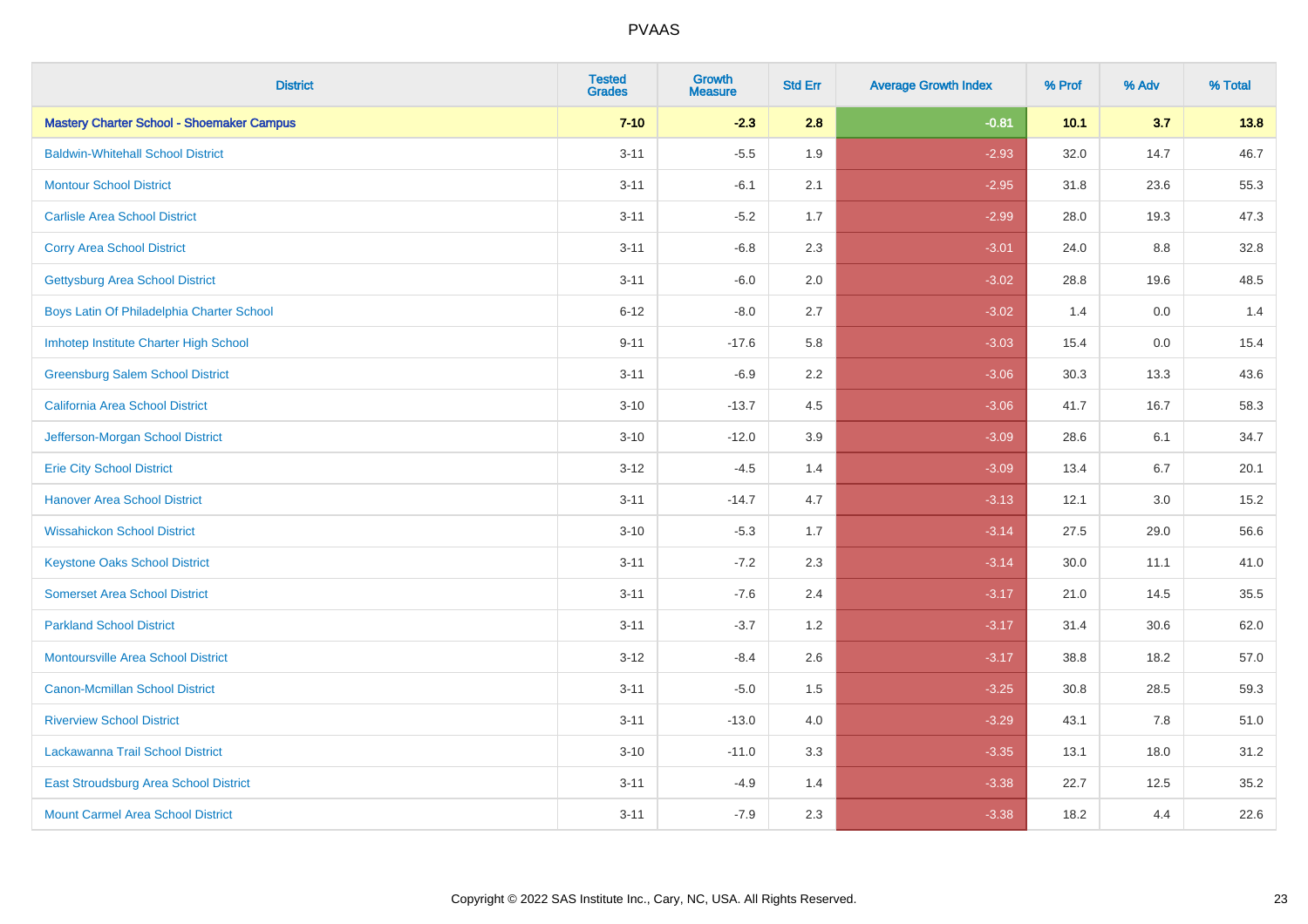| <b>District</b>                                  | <b>Tested</b><br><b>Grades</b> | <b>Growth</b><br><b>Measure</b> | <b>Std Err</b> | <b>Average Growth Index</b> | % Prof | % Adv | % Total |
|--------------------------------------------------|--------------------------------|---------------------------------|----------------|-----------------------------|--------|-------|---------|
| <b>Mastery Charter School - Shoemaker Campus</b> | $7 - 10$                       | $-2.3$                          | 2.8            | $-0.81$                     | 10.1   | 3.7   | 13.8    |
| <b>Shikellamy School District</b>                | $3 - 10$                       | $-8.3$                          | 2.4            | $-3.42$                     | 20.8   | 18.5  | 39.2    |
| <b>Ligonier Valley School District</b>           | $3 - 11$                       | $-10.8$                         | 3.1            | $-3.43$                     | 34.1   | 5.8   | 39.9    |
| <b>South Park School District</b>                | $3 - 11$                       | $-8.8$                          | 2.5            | $-3.46$                     | 28.1   | 17.0  | 45.2    |
| <b>Burgettstown Area School District</b>         | $3 - 11$                       | $-11.2$                         | 3.2            | $-3.46$                     | 16.0   | 2.7   | 18.7    |
| Mechanicsburg Area School District               | $3 - 11$                       | $-5.7$                          | 1.6            | $-3.48$                     | 35.1   | 16.0  | 51.2    |
| Morrisville Borough School District              | $3 - 11$                       | $-13.1$                         | 3.7            | $-3.52$                     | 4.9    | 1.6   | 6.6     |
| <b>West York Area School District</b>            | $3 - 12$                       | $-9.8$                          | 2.7            | $-3.57$                     | 21.9   | 10.9  | 32.8    |
| <b>Old Forge School District</b>                 | $3 - 12$                       | $-11.3$                         | 3.1            | $-3.62$                     | 28.6   | 13.2  | 41.8    |
| <b>Shade-Central City School District</b>        | $3 - 11$                       | $-14.6$                         | 4.0            | $-3.68$                     | 9.6    | 0.0   | 9.6     |
| Jefferson County-Dubois AVTS                     | $9 - 11$                       | $-11.7$                         | 3.1            | $-3.72$                     | 17.6   | 2.8   | 20.4    |
| <b>Pittston Area School District</b>             | $3 - 11$                       | $-8.2$                          | 2.2            | $-3.75$                     | 26.7   | 14.8  | 41.5    |
| <b>Mohawk Area School District</b>               | $3 - 11$                       | $-10.5$                         | 2.8            | $-3.75$                     | 35.1   | 10.6  | 45.7    |
| <b>Grove City Area School District</b>           | $3 - 12$                       | $-8.8$                          | 2.3            | $-3.89$                     | 25.6   | 16.4  | 42.0    |
| <b>Tacony Academy Charter School</b>             | $3 - 11$                       | $-12.9$                         | 3.3            | $-3.90$                     | 8.6    | 1.4   | 10.0    |
| <b>Bethlehem Area School District</b>            | $3 - 11$                       | $-4.5$                          | 1.1            | $-3.91$                     | 20.4   | 11.3  | 31.7    |
| <b>Tussey Mountain School District</b>           | $3 - 12$                       | $-13.0$                         | 3.3            | $-3.93$                     | 11.1   | 3.2   | 14.3    |
| <b>Windber Area School District</b>              | $3 - 11$                       | $-11.9$                         | 3.0            | $-3.94$                     | 41.0   | 10.3  | 51.3    |
| <b>Plum Borough School District</b>              | $3 - 11$                       | $-9.4$                          | 2.4            | $-3.98$                     | 32.9   | 27.4  | 60.4    |
| <b>Ellwood City Area School District</b>         | $3 - 11$                       | $-12.5$                         | 3.1            | $-4.00$                     | 26.7   | 8.7   | 35.4    |
| <b>Deer Lakes School District</b>                | $3 - 11$                       | $-10.0$                         | 2.5            | $-4.02$                     | 27.7   | 9.9   | 37.6    |
| <b>Southmoreland School District</b>             | $3 - 11$                       | $-12.5$                         | 3.1            | $-4.04$                     | 33.3   | 15.5  | 48.8    |
| <b>Milton Area School District</b>               | $3 - 11$                       | $-10.1$                         | 2.5            | $-4.04$                     | 23.0   | 11.3  | 34.2    |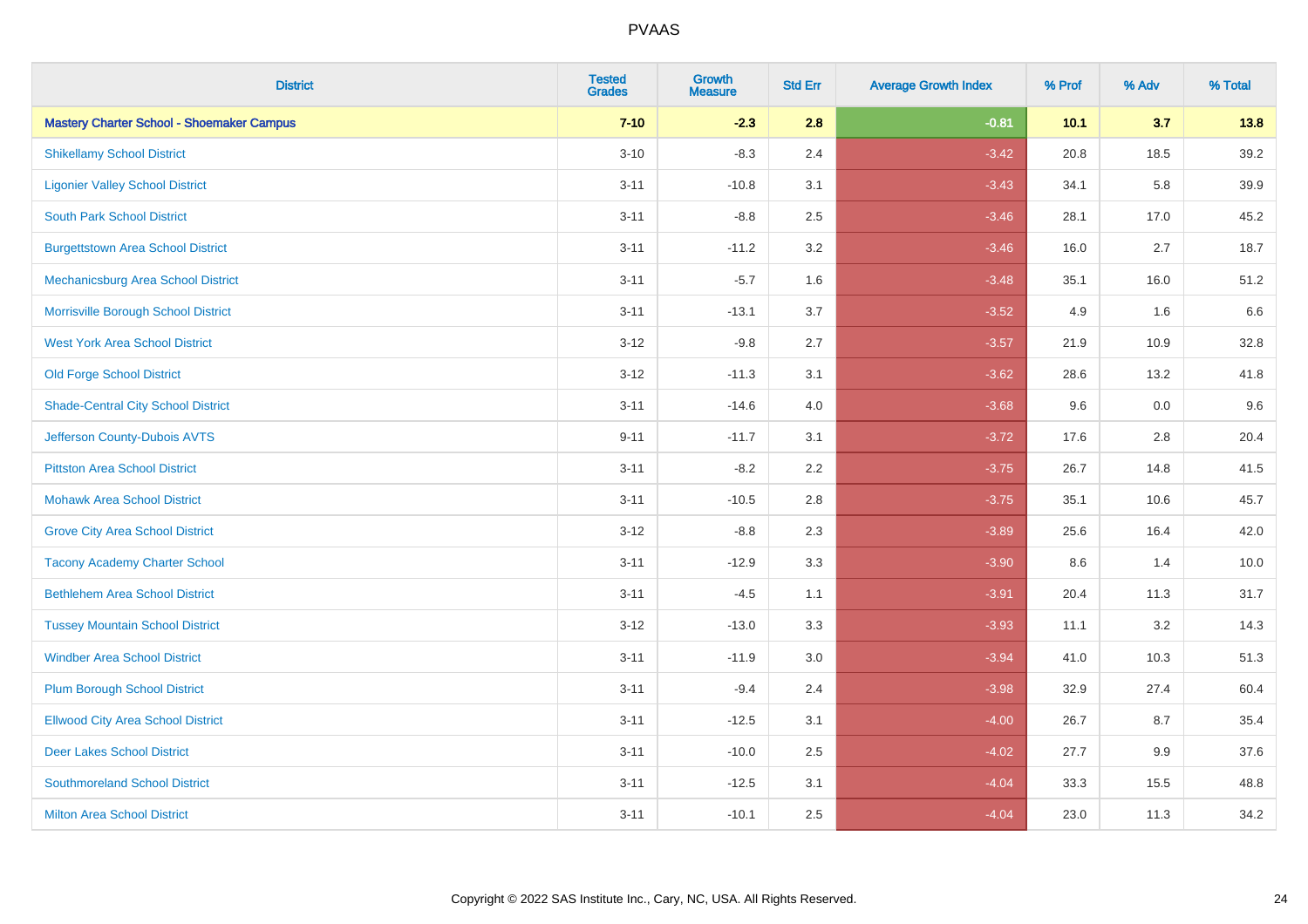| <b>District</b>                                  | <b>Tested</b><br>Grades | <b>Growth</b><br><b>Measure</b> | <b>Std Err</b> | <b>Average Growth Index</b> | % Prof | % Adv   | % Total |
|--------------------------------------------------|-------------------------|---------------------------------|----------------|-----------------------------|--------|---------|---------|
| <b>Mastery Charter School - Shoemaker Campus</b> | $7 - 10$                | $-2.3$                          | 2.8            | $-0.81$                     | 10.1   | 3.7     | 13.8    |
| <b>Scranton School District</b>                  | $3 - 12$                | $-10.1$                         | 2.5            | $-4.04$                     | 20.0   | 7.7     | 27.7    |
| <b>Mcguffey School District</b>                  | $3 - 11$                | $-12.1$                         | 3.0            | $-4.06$                     | 12.8   | 5.9     | 18.6    |
| <b>Moniteau School District</b>                  | $3 - 11$                | $-11.8$                         | 2.9            | $-4.07$                     | 22.6   | $5.0\,$ | 27.6    |
| <b>Mid Valley School District</b>                | $3 - 10$                | $-11.1$                         | 2.7            | $-4.07$                     | 28.3   | 8.1     | 36.4    |
| <b>Panther Valley School District</b>            | $3 - 12$                | $-13.3$                         | 3.2            | $-4.10$                     | 31.5   | 4.1     | 35.6    |
| <b>Williamsburg Community School District</b>    | $3 - 11$                | $-16.9$                         | 4.1            | $-4.14$                     | 22.4   | 0.0     | 22.4    |
| <b>Central Fulton School District</b>            | $3 - 11$                | $-13.3$                         | 3.2            | $-4.20$                     | 18.1   | 9.7     | 27.8    |
| <b>Chartiers Valley School District</b>          | $3 - 11$                | $-9.1$                          | 2.1            | $-4.23$                     | 20.7   | 17.4    | 38.0    |
| <b>Central Dauphin School District</b>           | $3 - 11$                | $-5.2$                          | 1.2            | $-4.24$                     | 29.3   | 8.7     | 38.0    |
| <b>Interboro School District</b>                 | $3-12$                  | $-8.4$                          | 2.0            | $-4.27$                     | 27.6   | 6.4     | 34.1    |
| <b>Big Spring School District</b>                | $3 - 11$                | $-9.8$                          | 2.3            | $-4.32$                     | 23.6   | 12.9    | 36.5    |
| <b>General Mclane School District</b>            | $3 - 11$                | $-10.7$                         | 2.4            | $-4.40$                     | 34.0   | 15.6    | 49.6    |
| <b>Chambersburg Area School District</b>         | $3 - 11$                | $-5.6$                          | 1.3            | $-4.42$                     | 24.2   | 15.2    | 39.4    |
| <b>Greenville Area School District</b>           | $3 - 11$                | $-13.2$                         | $3.0\,$        | $-4.45$                     | 32.1   | 4.6     | 36.7    |
| Jim Thorpe Area School District                  | $3 - 11$                | $-10.9$                         | 2.4            | $-4.48$                     | 19.5   | 6.0     | 25.5    |
| <b>Hanover Public School District</b>            | $3 - 11$                | $-12.4$                         | 2.7            | $-4.50$                     | 22.7   | $6.2\,$ | 28.9    |
| <b>Northwestern School District</b>              | $3 - 11$                | $-14.6$                         | 3.2            | $-4.51$                     | 32.5   | 13.7    | 46.2    |
| <b>Dunmore School District</b>                   | $3 - 11$                | $-12.2$                         | 2.7            | $-4.51$                     | 15.0   | 5.3     | 20.4    |
| <b>Derry Area School District</b>                | $3 - 11$                | $-11.8$                         | 2.6            | $-4.53$                     | 34.8   | 6.1     | 40.9    |
| <b>Fannett-Metal School District</b>             | $3 - 11$                | $-22.3$                         | 4.8            | $-4.65$                     | 16.4   | 6.6     | 23.0    |
| <b>Neshannock Township School District</b>       | $3 - 10$                | $-12.5$                         | 2.7            | $-4.73$                     | 29.0   | 13.0    | 42.0    |
| <b>Girard School District</b>                    | $3 - 11$                | $-12.3$                         | 2.6            | $-4.76$                     | 29.7   | 18.9    | 48.6    |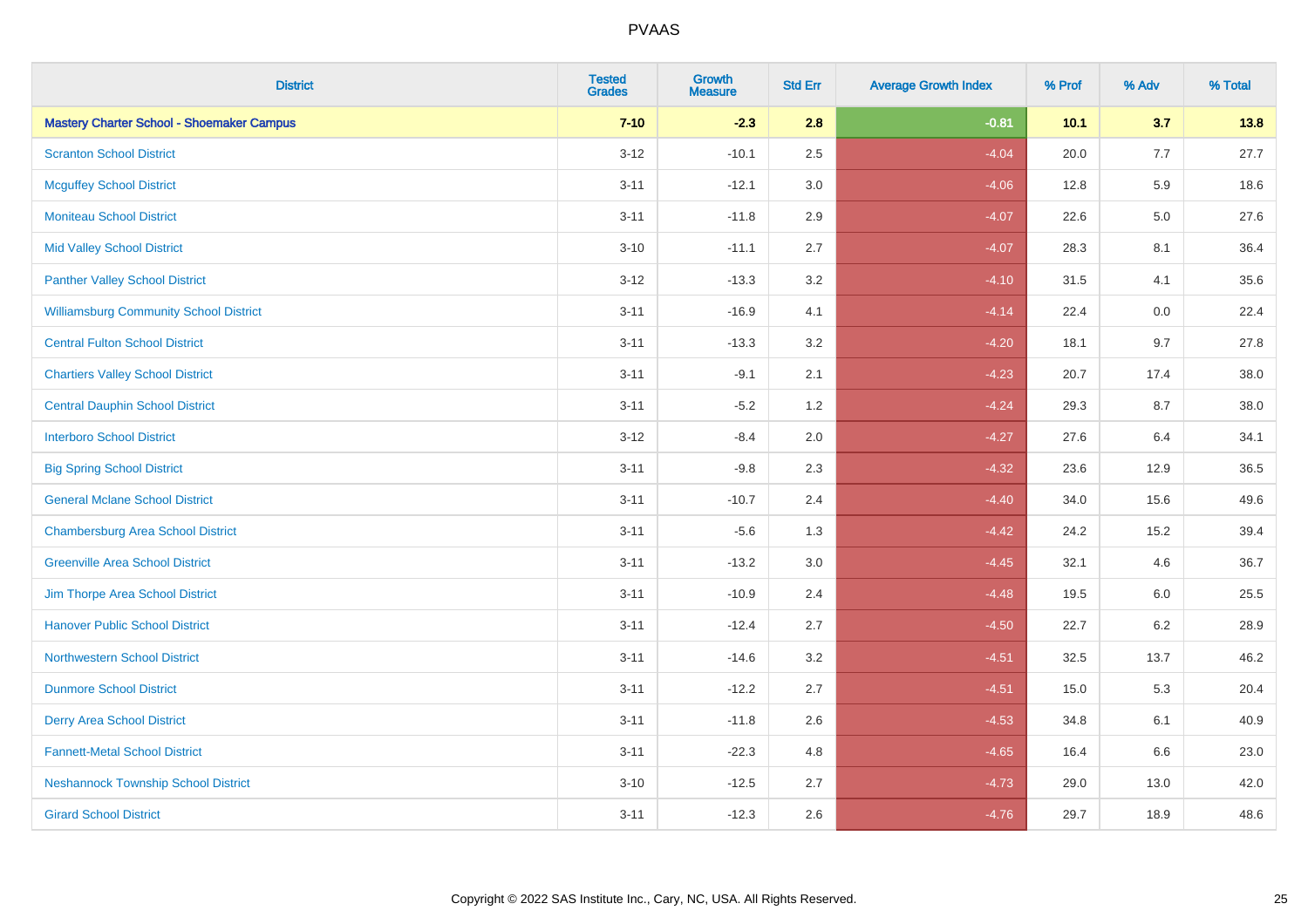| <b>District</b>                                    | <b>Tested</b><br><b>Grades</b> | <b>Growth</b><br><b>Measure</b> | <b>Std Err</b> | <b>Average Growth Index</b> | % Prof | % Adv   | % Total |
|----------------------------------------------------|--------------------------------|---------------------------------|----------------|-----------------------------|--------|---------|---------|
| <b>Mastery Charter School - Shoemaker Campus</b>   | $7 - 10$                       | $-2.3$                          | 2.8            | $-0.81$                     | 10.1   | 3.7     | 13.8    |
| Lehigh Valley Charter High School For The Arts     | $9 - 10$                       | $-11.8$                         | 2.5            | $-4.76$                     | 28.9   | 5.7     | 34.6    |
| <b>West Mifflin Area School District</b>           | $3 - 12$                       | $-11.9$                         | 2.5            | $-4.77$                     | 15.9   | 4.0     | 19.9    |
| <b>Chartiers-Houston School District</b>           | $3 - 10$                       | $-16.5$                         | 3.5            | $-4.79$                     | 26.3   | 6.6     | 32.9    |
| <b>Executive Education Academy Charter School</b>  | $3 - 10$                       | $-14.6$                         | 3.0            | $-4.81$                     | 8.5    | 1.2     | 9.8     |
| <b>Trinity Area School District</b>                | $3 - 11$                       | $-8.7$                          | 1.8            | $-4.87$                     | 20.9   | $9.8\,$ | 30.8    |
| Meyersdale Area School District                    | $3 - 11$                       | $-16.1$                         | 3.3            | $-4.94$                     | 20.3   | 5.8     | 26.1    |
| <b>East Lycoming School District</b>               | $3 - 11$                       | $-10.9$                         | 2.1            | $-5.08$                     | 22.5   | 8.2     | 30.8    |
| <b>Wilkes-Barre Area School District</b>           | $3 - 11$                       | $-12.4$                         | 2.4            | $-5.18$                     | 14.2   | 3.7     | 17.9    |
| <b>Bristol Township School District</b>            | $3 - 11$                       | $-7.4$                          | 1.4            | $-5.32$                     | 13.8   | 4.6     | 18.4    |
| Philadelphia Academy Charter School                | $3 - 11$                       | $-14.7$                         | 2.7            | $-5.42$                     | 21.6   | 3.9     | 25.5    |
| <b>Washington School District</b>                  | $3 - 11$                       | $-15.9$                         | 2.9            | $-5.44$                     | 12.9   | 1.7     | 14.7    |
| <b>Lincoln Park Performing Arts Charter School</b> | $7 - 11$                       | $-14.9$                         | 2.7            | $-5.45$                     | 39.3   | $8.9\,$ | 48.2    |
| <b>Frazier School District</b>                     | $3 - 11$                       | $-18.9$                         | 3.4            | $-5.49$                     | 18.3   | 1.4     | 19.7    |
| <b>Aliquippa School District</b>                   | $3 - 11$                       | $-20.0$                         | 3.6            | $-5.54$                     | 1.7    | 0.0     | 1.7     |
| <b>Central Cambria School District</b>             | $3 - 11$                       | $-12.7$                         | 2.3            | $-5.61$                     | 19.4   | 7.4     | 26.9    |
| <b>Coatesville Area School District</b>            | $3 - 11$                       | $-9.5$                          | 1.6            | $-5.81$                     | 12.8   | 3.3     | 16.2    |
| <b>New Castle Area School District</b>             | $3 - 12$                       | $-13.6$                         | 2.3            | $-5.99$                     | 17.6   | 2.0     | 19.5    |
| <b>Kennett Consolidated School District</b>        | $3 - 11$                       | $-10.4$                         | 1.7            | $-6.27$                     | 28.7   | 14.0    | 42.7    |
| <b>Big Beaver Falls Area School District</b>       | $3 - 11$                       | $-17.9$                         | 2.8            | $-6.27$                     | 9.4    | 2.8     | 12.2    |
| <b>Hempfield Area School District</b>              | $3 - 12$                       | $-10.2$                         | 1.6            | $-6.37$                     | 28.1   | 19.2    | 47.3    |
| <b>York Co School Of Technology</b>                | $9 - 12$                       | $-10.9$                         | 1.6            | $-6.79$                     | 22.6   | 4.0     | 26.6    |
| <b>Greater Latrobe School District</b>             | $3 - 11$                       | $-14.1$                         | 2.0            | $-7.14$                     | 41.0   | 12.6    | 53.6    |